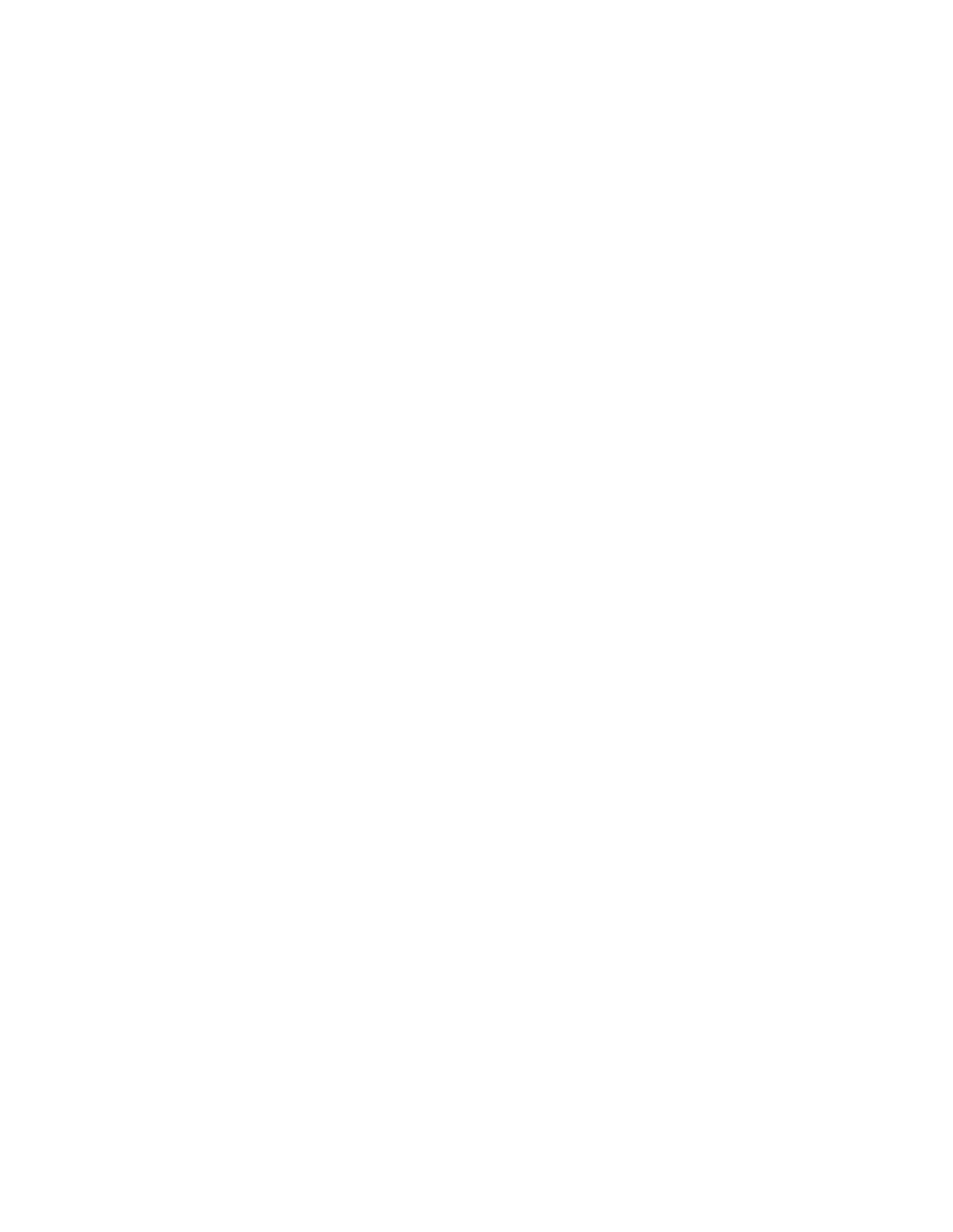# 16 **The "Musilanguage" Model of Music Evolution**

#### **Steven Brown**

#### **Abstract**

Analysis of the phrase structure and phonological properties of musical and linguistic utterances suggests that music and language evolved from a common ancestor, something I refer to as the "musilanguage" stage. In this view, the many structural features shared between music and language are the result of their emergence from a joint evolutionary precursor rather than from fortuitous parallelism or from one function begetting the other. Music and language are seen as reciprocal specializations of a dual-natured referential emotive communicative precursor, whereby music emphasizes sound as emotive meaning and language emphasizes sound as referential meaning. The musilanguage stage must have at least three properties for it to qualify as both a precursor and scaffold for the evolution of music and language: lexical tone, combinatorial phrase formation, and expressive phrasing mechanisms.

#### **Beyond Music-Language Metaphors**

Theories of music origin come in two basic varieties: structural models and functional models. Structural models look to the acoustic properties of music as outgrowths of homologous precursor functions, whereas functional models look to the adaptive roles of music as determinants of its structural design features. This chapter presents a structural model of music evolution. Functional models are presented elsewhere (Brown in press).

Before discussing music from an evolutionary perspective, it is important to note that two different modes of perceiving, producing, and responding to musical sound patterns exist, one involving emotive meaning and the other involving referential meaning. These I call, respectively, the acoustic and vehicle modes. The acoustic mode refers to the immediate, on-line, emotive aspect of sound perception and production. It deals with the emotive interpretation of musical sound patterns through two processes that I call "sound emotion" and "sentic modulation." It is an inextricably acoustic mode of operation. The vehicle mode refers to the off-line, referential form of sound perception and production. It is a representational mode of music operation that results from the influence of human linguistic capacity on music cognition.<sup>1</sup> The vehicle mode includes the contexts of musical performance and contents of musical works, where both of these involve complex systems of cultural meaning (see footnote 2 for details).

This distinction between the acoustic and vehicle modes addresses an important issue in contemporary musicology: the conflict between absolutists, who view music as pure sound-emotion, and referentialists, who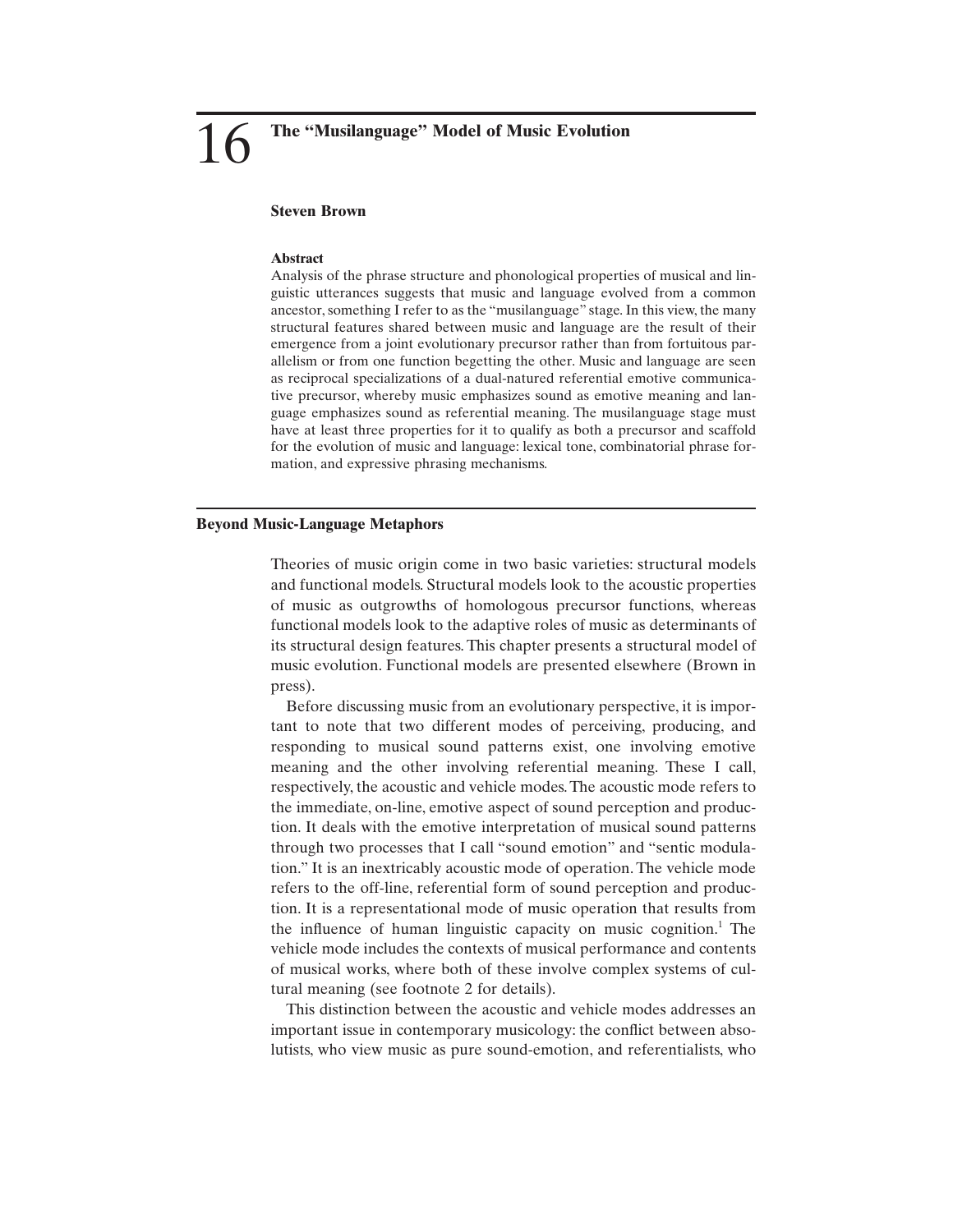view it as pure sound-reference (discussed in Feld and Fox 1994). Seeing music in terms of the acoustic mode-vehicle mode duality permits reconciliation of the two viewpoints by suggesting that two different modes of perceiving, producing and responding to musical sound patterns exist, one involving emotive meaning and one referential meaning. These two modes act in parallel and are alternative interpretations of the same acoustic stimulus.

The very notion of a vehicle mode for music (or of referentialism) leads immediately to the question of the extent to which music functions like a language. Serious consideration of this question dates back at least to the eighteenth century if not earlier (Thomas 1995). No doubt the question hinges on the criteria by which one calls a given system a language, and this has led many thinkers to clarify notions of musical syntax and semantics (Bernstein 1976; Sloboda 1985; Clarke 1989; Aiello 1994; Swain 1995, 1996). The reciprocal question deals with the extent to which speech exploits musical properties for the purposes of linguistic communication in the form of speech melody and rhythm. But, whereas the metaphors go both ways, from language to music and back again, it is important to realize that these accounts are only ever seen as metaphors. Concepts such as musical language (Swain 1997) and speech melody are never taken beyond the domain of metaphor into the domain of mechanism. That is why, to me, this metaphor making misses the point that music and language have strong underlying biological similarities in addition to equally strong differences. Converging evidence from several lines of investigation reveals that the similarities between music and language are not just the stuff of metaphors but a reflection of something much deeper.

Given the extensive practice of metaphor making in linguistics and musicology, how can we best think about the similarities that exist between music and language? (I discuss only the acoustic route of language communication, and thus speech. A discussion of gesture, which is relevant to the evolution of both language and dance, will be presented at a future time.) Perhaps the best place to start is at the point of greatest distinction: grammar. The grammar metaphor is quite pervasive in musicology. The notion that musical phrase structures (can) have a hierarchical organization similar to that of linguistic sentences, an idea presented elegantly by Lerdahl and Jackendoff (1983), must be viewed as pure parallelism. In other words, the hierarchical organization of pitches and pulses in a Bach chorale is only loosely related to the hierarchical organization of words in a sentence exactly because the constituent elements, and thus the phrases themselves, are so completely different. However, to the extent that the generativity analogy works at all in music, it is only because of important underlying features (which Lerdahl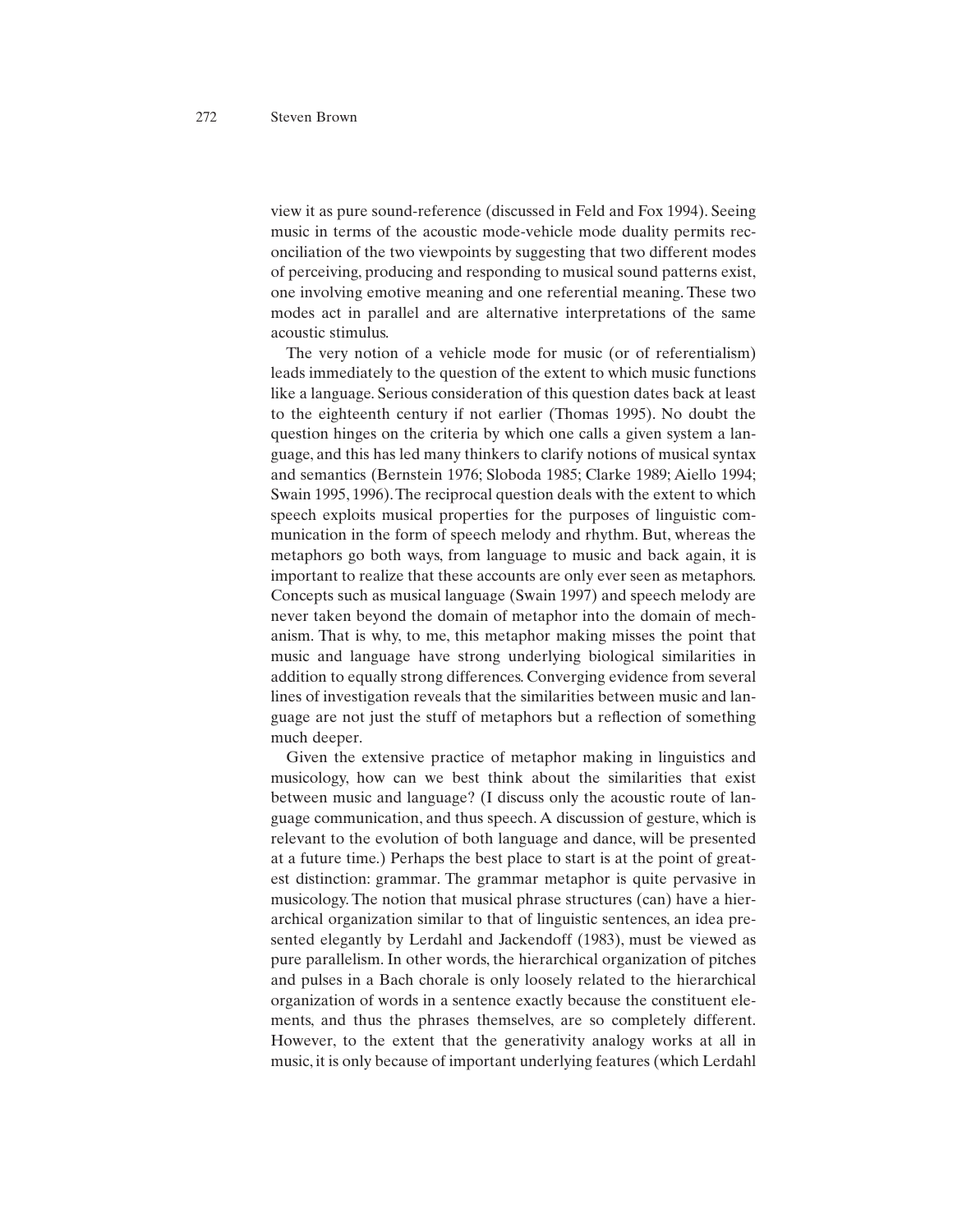and Jackendoff themselves make mention of in their closing pages) that provide a biological justification for this potential for hierarchical organization in music. What this means is that music and language must converge at some deep level to have hierarchical organization flower from two such different grammatical systems.

What is this point of convergence? The answer, briefly, is combinatorial syntax and intonational phrasing. First, in both language and music, the phrase is the basic unit of structure and function. It is what makes speaking and singing different from grunting and screaming. In both, a limited repertoire of discrete units is chosen out of an infinite number of possible acoustic elements, such that phrases are generated through combinatorial arrangements of these unitary elements. Thus, the use of discrete building blocks and the generation of higher-order structures through combinatorial rules is a major point of similarity between music and language. But it is not the whole story, as both make extensive use of expressive phrasing. Phrasing refers to modulation of the basic acoustic properties of combinatorially organized phrases for the purposes of conveying emphasis, emotional state, and emotive meaning. It can occur at two levels, local and global. Local modulation selectively affects individual elements of the phrase in the context of the whole phrase, whereas global modulation affects the whole phrase in a rather equivalent manner. From this standpoint, both speech phrases and musical phrases are melodorhythmic structures in which melody and rhythm are derived from three sources: acoustic properties of the fundamental units (pitch sets, intensity values and duration values in music; phonemes and phonological feet in speech); sequential arrangement of such units in a given phrase (combinatorial rules in both domains); and expressive phrasing mechanisms that modulate the basic acoustic properties of the phrase for expressive emphasis and intention (phrasing rules in both domains).

These properties of combinatorial syntax and intonational phrasing set the stage for the overall structural features of music and language. Perhaps the most important realization about their cognitive organization is that both systems function on two separate levels, and that these levels emerge out of the common set of principles described above (figure 16.1). One plane is the phonological level and the other is the meaning level. The first one is acoustic and is based on the principles of discreteness, combinatoriality, and phrasing. It is governed by a type of phonological syntax (see Marler, this volume) dealing with the selection and organization of sound units for the purposes of communication. The meaning level is where these acoustic elements are interpreted for higher-order signification in a context-dependent and cultural fashion. It is here that we see the greatest divergence between music and language,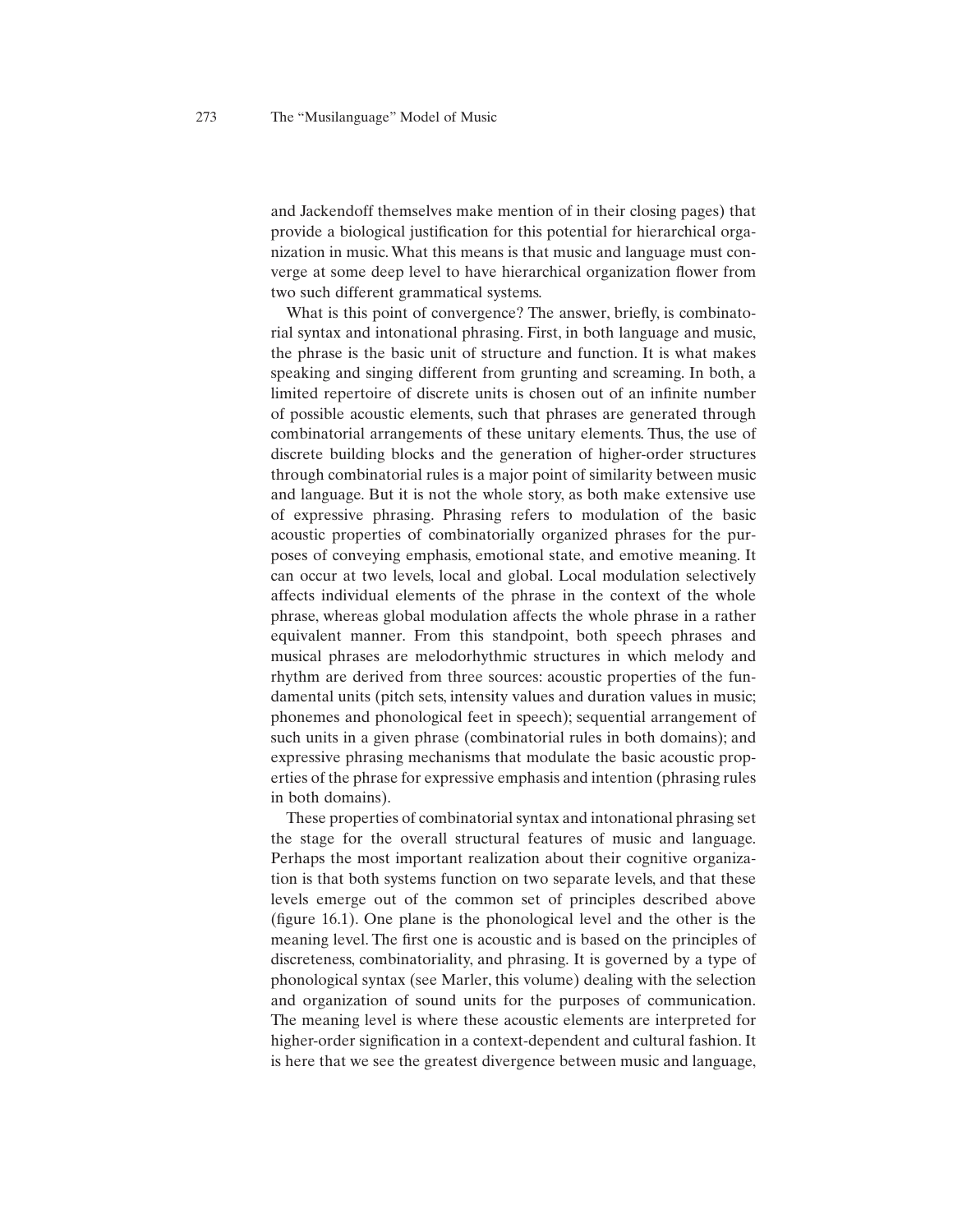as the elements of the phonological level feed into very different systems of meaning. In language, phonological units are interpreted as lexical words, and are fed into a system of propositional syntax, which can be used to describe the properties of objects or express an ordered set of relationships between actors and those acted upon. It can express relationships about being, intention, causality, possession, relatedness, history, and so on. In music's acoustic mode, the units of the phonological level are interpreted as motivic, harmonic, rhythmic, and timbral elements, and are fed into a system of pitch-blending syntax that specifies a set of relationships between sound patterns and emotion. It deals with the issues of sound emotion, tension and relaxation, rhythmic pulse, and the like. Music's vehicle mode involves an interaction between these two syntax types, as described below.

Thus, both music and language consist of two related but dissociable tiers, each derived from a common set of principles dealing with phrases and phrasing.The end result of this analysis is the realization that phonological phrases and meaningful phrases are related but distinct entities. This fact is well known in linguistics, where the relationship between intonational phrases and syntactic phrases is at best probabilistic (Pierrehumbert 1991; Ladd 1996; Cruttenden 1997). It is no less true of music. However, the effect for language is much more striking from an evolutionary standpoint, as this liberation of language's meaning level from the acoustic modality (phonological level) allows language to develop into a system of amodal representation so important in theories of symbolic representation and off-line thinking (Bickerton 1995).

# **Five Possible Models**

Space limitations prevent me from providing a general analysis of the phrase structure of music and language. My goal here will merely be to place this issue in an evolutionary perspective: How can we account for the similarities between music and language in evolutionary terms? Can we talk about mechanisms rather than metaphors? To this end, it will be important to distinguish two types of features that are shared between music and language:*shared ancestral* and *analogous* features, terms taken from the theory of cladistic classification in evolutionary biology.The first group have their roots in the common evolutionary origins of music and language. The second group arise due to the parallel but independent emergences of similar processes during the evolution of music and language. Aside from these shared ancestral and analogous features are the *distinct* features that are unique to either music or language.

To the extent that music and language share underlying phonological and syntactic properties, we can imagine five basic evolutionary possibilities by which this could have occurred (figure 16.2). First, these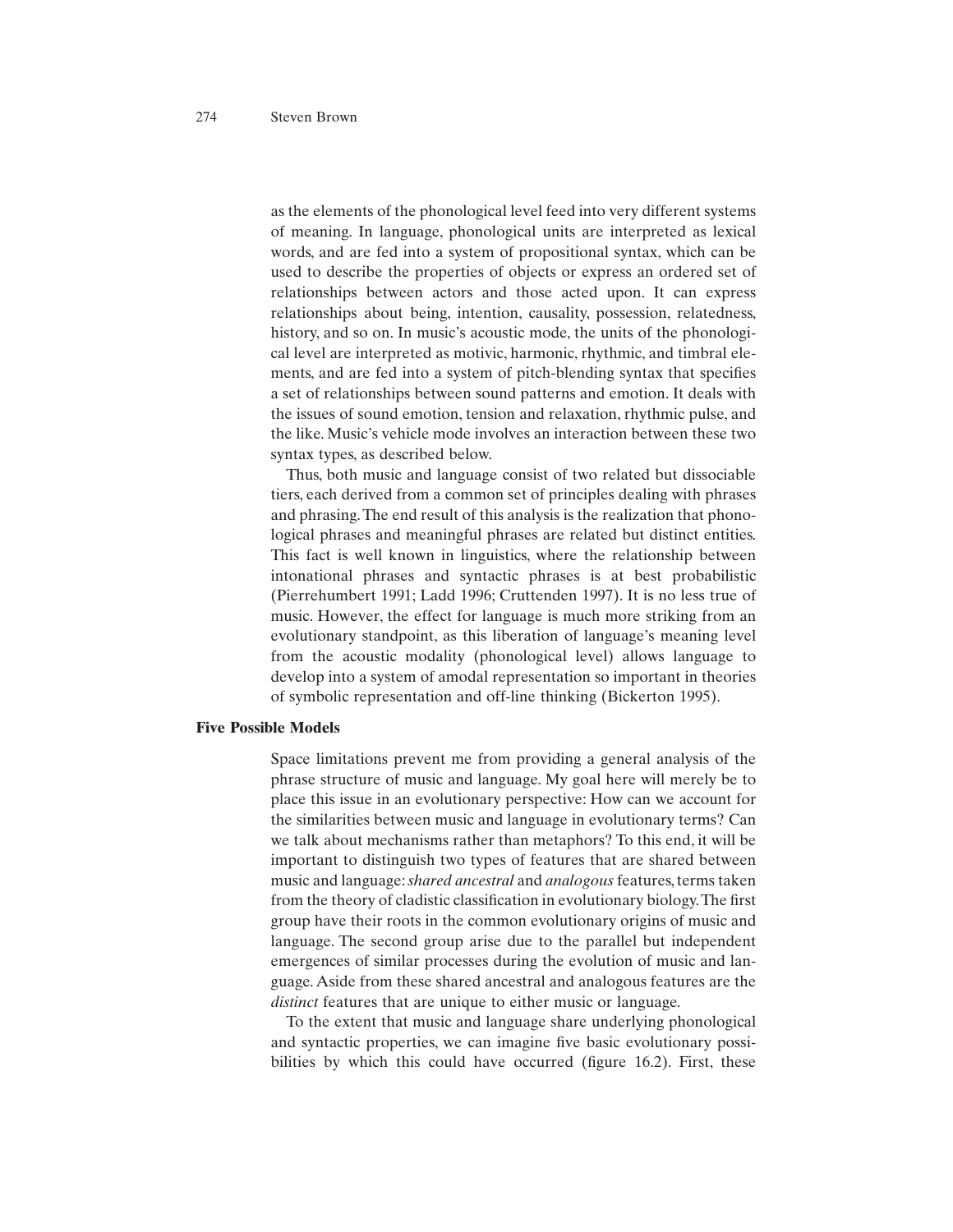

#### **Figure 16.1**

The two levels of functioning of music and language: phonological and meaning. Both levels are derived from the process of phrase formation involving discrete units, combinatorial syntax, and expressive phrasing. The phonological level is the acoustic level. It is governed by a type of phonological syntax in which discrete acoustic units (phonemes, pitches) are combined to form functional units (morpheme, motifs) that feed into the meaning level of each system. The meaning levels of language and music are governed by different types of syntax systems: propositional and blending, respectively. At their highest level of function, music and language differ more in emphasis than in kind, and this is represented by their placement at different ends of a spectrum. The poles of the spectrum represent the different interpretations of communicative sound patterns that each system exploits in creating meaningful formulas, where language emphasizes sound as referential meaning and music emphasizes sound as emotive meaning. A large number of functions occupy intermediate positions along this spectrum in that they incorporate both the referentiality of language and the sound-emotion function of music. Verbal song is the canonical intermediate function, which is why it occupies the central position. The functions of music's vehicle mode (see footnote 2 for details) lie toward the music side, whereas linguistic functions that incorporate sound-emotion or isometric rhythms lie toward the language side of the spectrum. ("Word painting" refers to the technique by which a composer creates an iconic relationship between music and words, such as the association of a descending melodic contour with the word "falling." This is use of music as symbolizer, as described in footnote 2).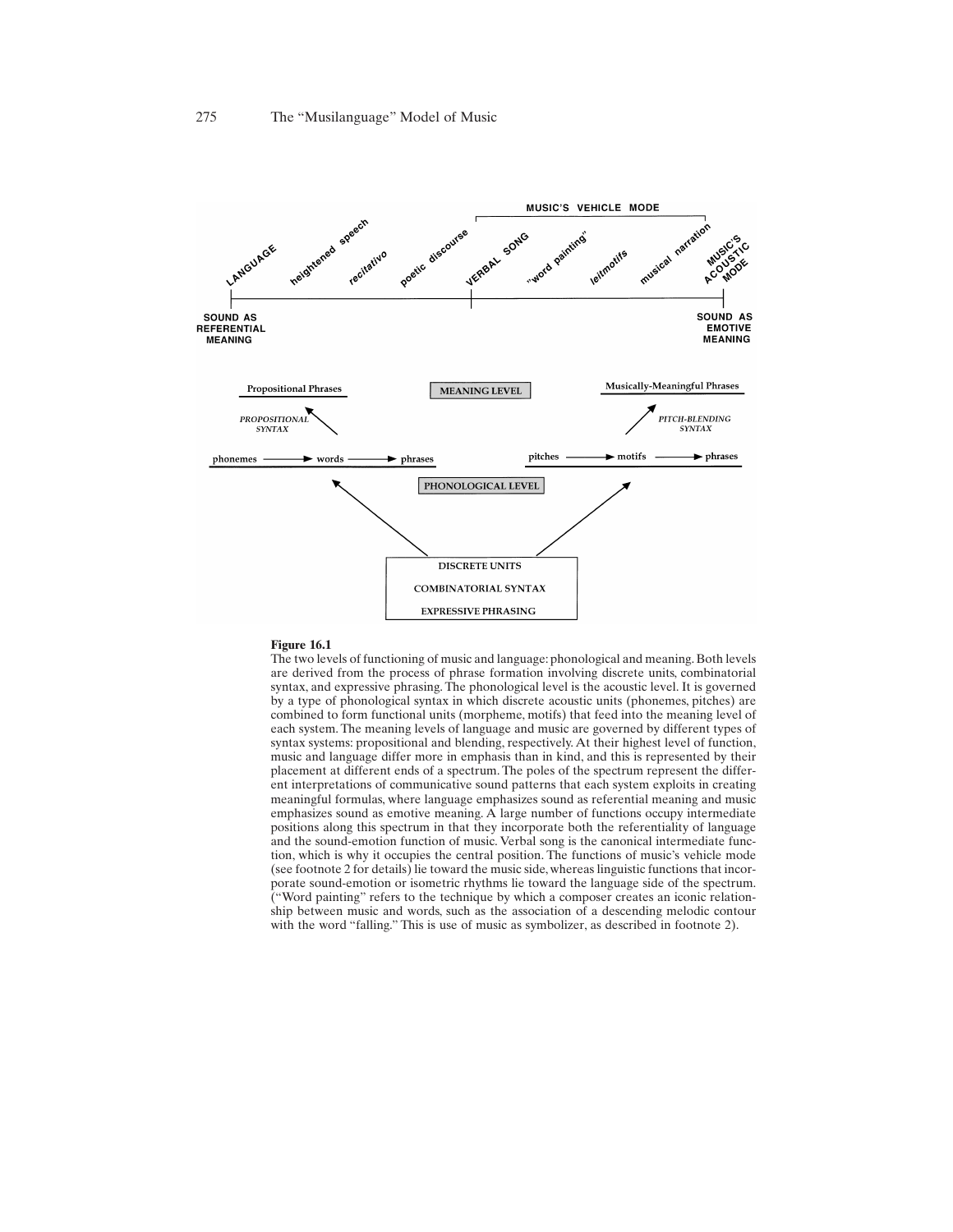Fig. 16.2

#### **Figure 16.2**

Five models for the evolution of the shared properties of music and language. In the parallelism model, language's evolution from a protolinguistic precursor and music's evolution from a protomusical precursor are thought to occur by completely independent processes. The binding model is quite similar except that it posits evolution of binding mechanisms that confer linguistic properties onto music and musical properties onto language (shown by the reciprocal horizontal arrows at the top of the figure). Neither of these two models invokes any notion of shared ancestral features. The next three models do. In the music outgrowth model, music is thought to evolve out of a linguistic precursor, whereas in the language outgrowth model language is thought to evolve out of a musical precursor.The musilanguage model is another outgrowth model in which shared properties of music and language are attributed to a common precursor, the musilanguage stage.

similarities could have come about completely fortuitously and arisen purely by parallel evolution. This parallelism model rejects any notion of shared ancestral features. Second, the similarities could have arisen from continuing interaction between discrete music and language modules, such that effective binding mechanisms evolved to confer musical properties onto language and linguistic properties onto music (binding model).Third, music could have evolved as an outgrowth of language (music outgrowth model). Fourth, language could have evolved as an outgrowth of music (language outgrowth model). Fifth, these similarities could have arisen due to the occurrence of an ancestral stage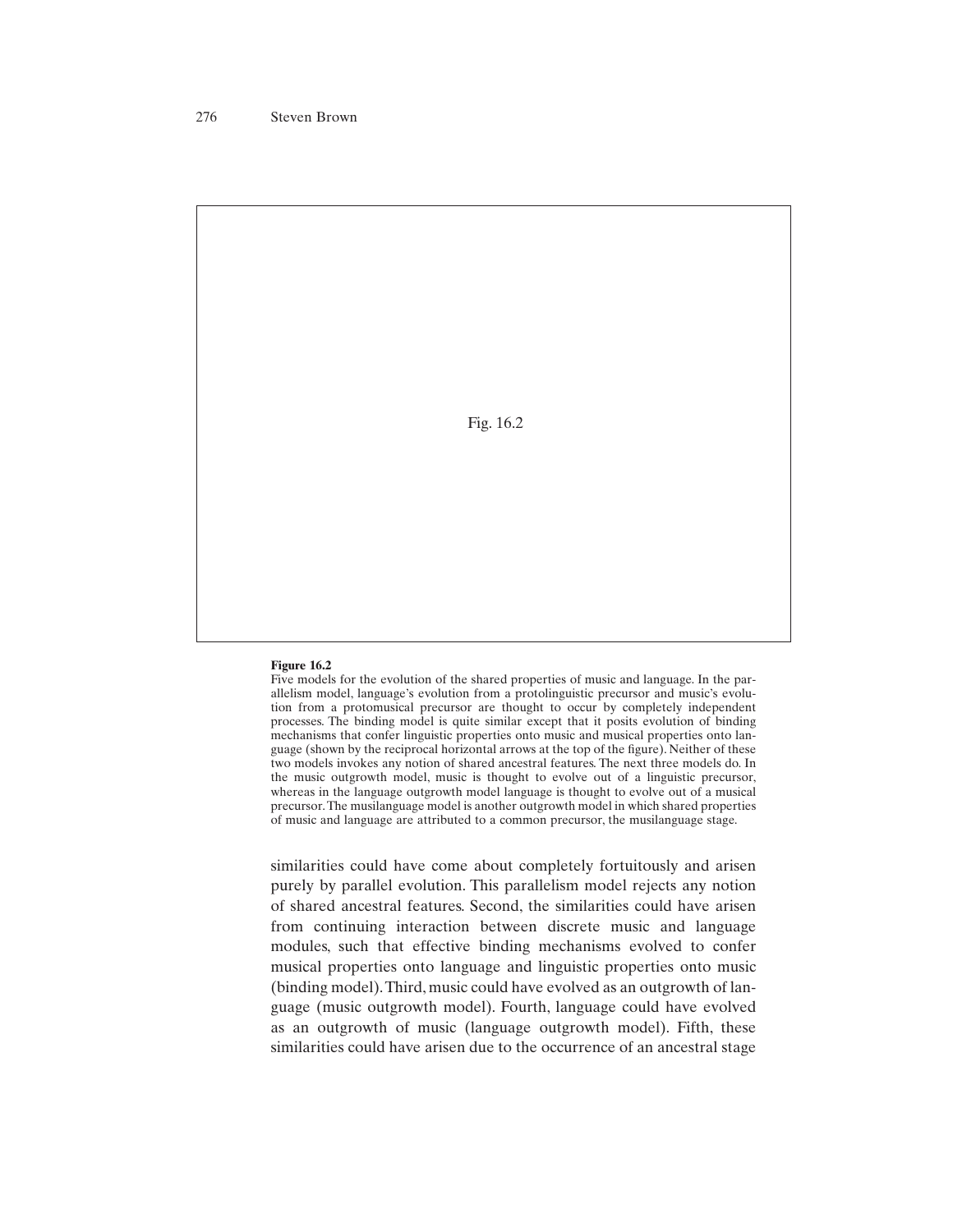that was neither linguistic nor musical but that embodied the shared features of modern-day music and language, such that evolutionary divergence led to the formation of two distinct and specialized functions with retention of the shared features conferred onto them by the joint precursor (musilanguage model). Compared with the first two models, the last three invoke shared ancestral traits as being the basis for at least some similarities between music and language, but posit different evolutionary paths for their emergence.

I propose the musilanguage model for the origins of music and language.Why not adopt one of the other models? First, music and language have just too many important similarities for these to be chance occurrences alone. The parallelism model is the least parsimonious of the group evolutionarily. The binding model, which is implicitly the model of contemporary neurological studies (manifested by the credo "language: left hemisphere, music: right hemisphere"), rests on an overly dichotomous view of music and language, and is refuted by any type of neurological lesion that eliminates the musical properties of speech but spares those of music, or vice versa. Thus, studies showing that selective anesthesia of the right hemisphere of the brain disrupts the proper use of pitch during singing but leaves speech prosody intact (Borchgrevink 1991) indicate that binding models are too dichotomous. This is where outgrowth models present advantages. They assume that outgrowth of one function from the other permits not only the sharing of features due to common ancestry but redundant representation in the brain of similar functions by virtue of the divergence and differentiation events that led to outgrowth.

My reason for preferring the musilanguage model over either outgrowth model is that it greatly simplifies thinking about the origins of music and language. As it uses the common features of both as its starting point, the model avoids the endless semantic qualifications as to what constitutes an ancestral musical property versus what constitutes an ancestral linguistic property, exactly the kind of uncertainty that makes outgrowth models difficult to justify. The model forgoes this by saying that the common features of these two systems are neither musical nor linguistic but *musilinguistic*, and that these properties evolved first. In contrast, the distinct features of music and language, which are those that theorists can more or less agree upon, occurred evolutionarily later.They are specializations that evolved out of a common precursor and are thus (metaphorically) like the various digits that develop out of a common limb bud during ontogeny of the hand.

The model posits the existence of a musilanguage stage in the evolution of music and language (see figure 16.2). This stage must satisfy two important evolutionary criteria: first, it must provide for the common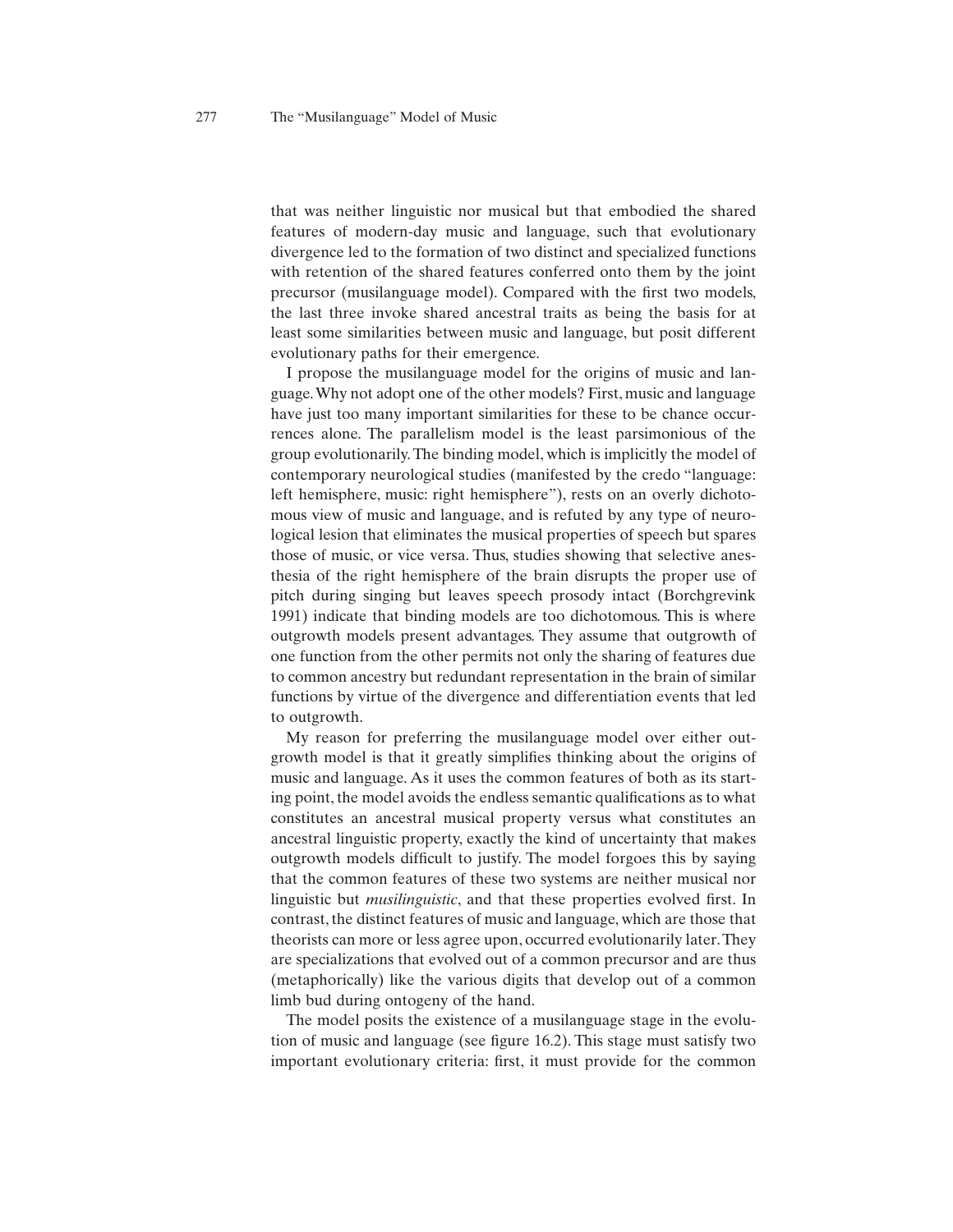structural and expressive properties that are found in music and language (the shared ancestral features); and second, and quite important, it must provide an evolutionary scaffold on which music and language can evolve after a period a divergence and differentiation. In other words, the stage must be as much a precursor for the origins of language as it is for the origins of music, and should not have properties that are either too musical to permit evolution of language or too linguistic to permit evolution of music.

# **The Musilanguage Model**

Much of what is described here was inspired by two basic ideas about music and language. The first one is the musilanguage idea, which contends that the two evolved as specializations from a common ancestral stage, such that their shared ancestral features evolved before their distinct, differentiated properties. The second idea is that despite the ultimate divergence between music and language during human evolution, these two functions differ more in emphasis than in kind, and are better represented as fitting along a spectrum instead of occupying two discrete, but partly overlapping, universes (see the top of figure 16.1). At one end of this spectrum we find the function of "sound reference" (semanticity, referentiality, lexical meaning) where arbitrary sound patterns are used to convey symbolic meaning. At the other end we find "sound emotion," where rather particular sound patterns (either culture-specific or speciesspecific) are used to convey emotional meaning.<sup>3</sup> According to this view, music and language differ mainly in their emphasis rather than in their fundamental nature, such that language emphasizes sound reference while downplaying its sound emotion aspect (although it certainly makes use of sound emotion), whereas music's acoustic mode emphasizes sound emotion while downplaying its referential aspect (although it certainly makes use of referentiality). Language and music are essentially reciprocal specializations of a dual-natured precursor that used both sound emotion and sound reference in creating communication sounds. However, along with this reciprocal specialization, various functions appear in the middle of the spectrum in figure 16.1 that bring these two specialized capacities together. From the music pole comes music's vehicle mode of action, in which language's referentiality and music's sound emotion function come together in a complex union of reenactment rituals, musical symbolism, musical narration, acoustic depiction, and the like. From the language pole comes a whole slew of features involved in heightened speech, *sprechstimme*, rapping, *recitativo*, poetic meter, and the abundant pragmatic uses of speech melody and rhythm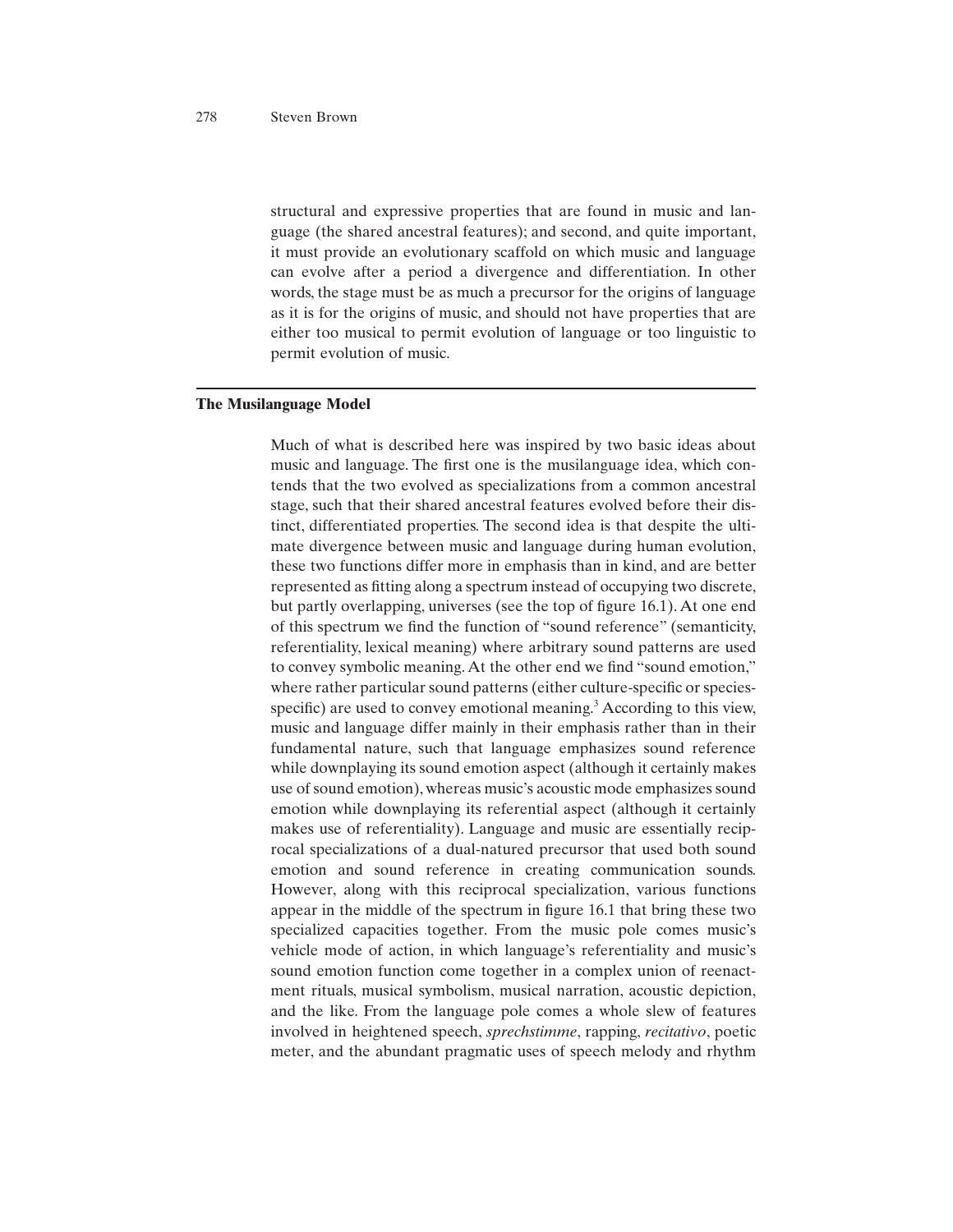to convey linguistic and paralinguistic meaning. Thus, the task of the musilanguage model is to describe a system containing both rudimentary referential and sound emotion properties such that it might be a reasonable precursor for the evolution of both music and language, and such that divergence from this precursor stage can be seen as an intensification of emphasis rather than the creation of new worlds.

# **The Musilanguage Stage**

The present section attempts to characterize the necessary properties of the musilanguage stage, and later sections present a description of the origins of this stage as well as the divergence process that led to the formation of music and language. As will be seen shortly, development of these ideas was inspired quite a bit by phonological theory in linguistics, which has (surprisingly) played an even smaller a role in theories of language origin than it has in theories of music origin. The idea that speech and music are systems of expressively intoned sound is well accepted. But what is often ignored is the extent to which intonational concerns for melody, rhythm, and phrasing in speech strongly parallel those in music, not just in a metaphorical sense but in a mechanistic sense.

Several properties of the musilanguage stage contribute to the shared ancestral features of music and language. To facilitate discussion of a complex topic, a summary of the argument will guide the reader. I contend that at least three essential features of a musilanguage device are necessary for it to qualify as a precursor and scaffold for both language and music.

1. *Lexical tone*: use of pitch to convey semantic meaning. This involves creation of a tonal system based on level tones (discrete pitch levels).

2. *Combinatorial formation of small phrases*: generation of phrases by the combinatorial arrangement of unitary lexical-tonal elements. These phrases are melodorhythmic as well as semantic structures. One source of phrase melody is the sequential organization of the pitches contributed by the elemental units. A second one consists of global melodic formulas.

3. *Expressive phrasing principles*: use of local and global modulatory devices to add expressive emphasis and emotive meaning to simple phrases. Four general mechanisms of phrasing are envisioned that modify the acoustic features of the phrase to create basic intonational phrases.

Evolutionarily, this is seen as emerging through a two-step process in figure 16.3, proceeding from a primary stage of single lexical-tonal units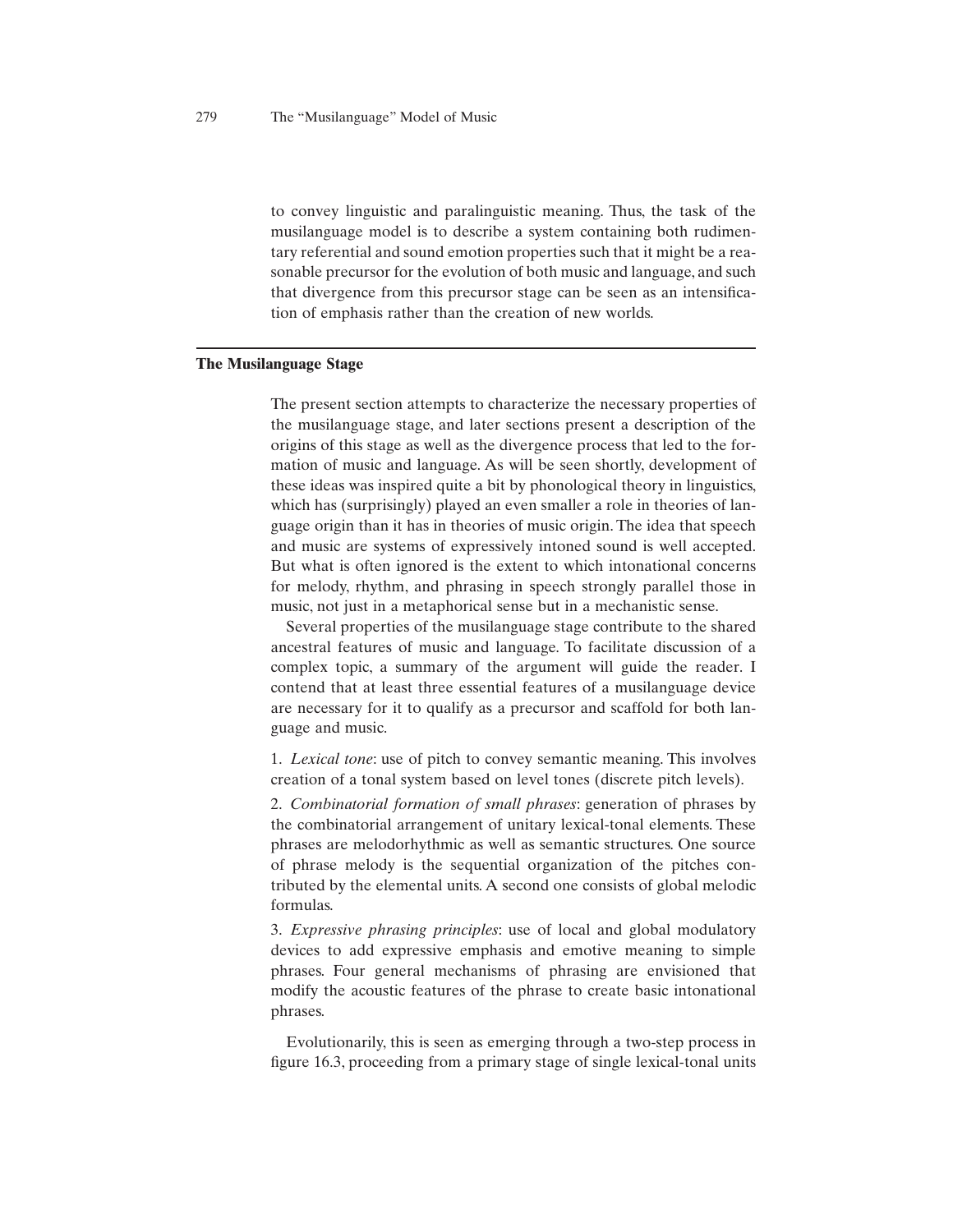Three Sources of Phrase Melody:

# **First Musilanguage Stage:**

# 1) LEXICAL TONE

Use of pitch to convey semantic meaning Discreteness of units: pitched vocalizations; level tones Broad semantic meaning

# **Second Musilanguage Stage:**

#### 2) COMBINATORIAL PHRASE FORMATION

Simple combinations of lexical-tonal elements

- ¤ melodic and rhythmic units
- Two levels of meaning:
	- ¤ local: relations between unitary lexical elements
	- ¤ global: phrase-level (emotive) meanings

#### 3) EXPRESSIVE PHRASING

Four levels of phrasing:

- ¤ global/graded: global sentic modulation
- $\alpha$  global/categorical: contour/meaning associations
- $\alpha$  local/graded: local sentic modulation (prosody)
- ¤ local/categorical: prominence (accent/stress)

#### **Figure 16.3**

Summary of the properties of the musilanguage stage. The model highlights three important properties of the putative musilanguage precursor. Three general properties are thought to provide an adequate description of the precursor of both music and language, and emerge in the form of two distinct stages. The first musilanguage stage is a unitary lexical-tonal system. This involves a system of discrete and pitched vocalizations that are functionally referential in a very broad sense. The second musilanguage stage simultaneously introduces phrase formation and phrasing. Phrase formation is based on simple combinatorial principles involving lexical-tonal elements introduced during the first musilanguage stage. Four mechanisms of phrasing are also introduced that modulate the acoustic properties of these combinatorially generated phrases, as described in the text. Phrase melody is thought to receive three independent but related contributions: the sum of lexical-tonal elements, global melodic contours, and expressive modulation.

(first musilanguage stage) to a later stage of phrase formation based jointly on combinatorial syntax and expressive-phrasing principles (second musilanguage stage). These three overall properties are thought to make independent but related contributions to the global melody of a musilinguistic phrase, as shown on the right side of figure 16.3.

#### **Lexical Tone**

This refers to the use of pitch in speech to convey semantic (lexical) meaning. Languages that make extensive use of lexical tone as a suprasegmental device are called tone or tonal languages. As they tend to be viewed as oddities by linguists, theories of language origin tend to

sum of local *pitch* contours

global melodic formulas

expressive modulation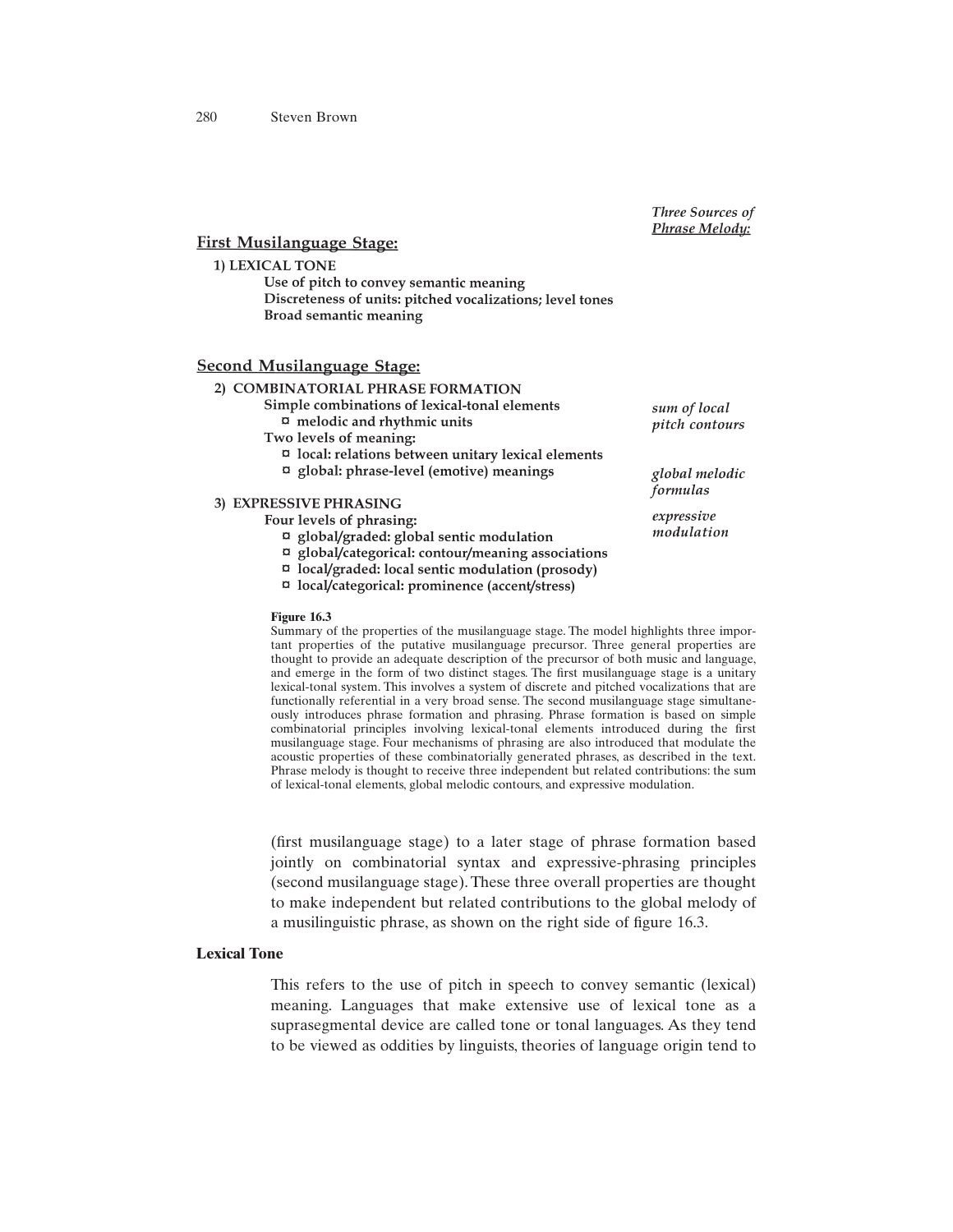ignore the fact that not merely a handful of exotic languages fall into this category, but that a majority of the world's languages are tonal (Fromkin 1978). The most parsimonious hypothesis is that language evolved as a tonal system from its inception, and that the evolutionary emergence of nontonal languages (intonation languages) occurred due to loss of lexical tone. In other words, this hypothesis states that tonality is the ancestral state of language. Intermediate cases exist, called pitch-accent languages, exemplified by Japanese, Swedish, and Serbo-Croatian, in which some limited use of contrastive tone is employed in the presence of intonation. Such limited uses of tone might represent either remnants of an earlier tonal stage, or, as is the case for Swedish and Norwegian, secondary acquisition of tonal properties from a nontonal precursor. As tone can be both acquired by and lost from languages, the goal here is not to describe the history of individual languages, but to describe the evolutionary history of language as a whole. I think that there are good evolutionary reasons for believing that tonality was the ancestral state of language, but this will have to be explored elsewhere.4The major point is that the notion of lexical tone implies that pitch can and does play an essential role in language, not just as a prosodic or paralinguistic device, but as a semantic device.

The single biggest complication in viewing lexical tone as a musilinguistic feature rather than a purely linguistic feature is the problem of level tones or pitch levels. Whereas all musical systems consist of sets of discrete pitches, intonation languages such as English appear on first view to make no such use of discrete pitch levels, but instead seem merely to be waves of sound punctuated by prosodic accents. It is here that my thinking is greatly indebted to autosegmental theories in phonology (Goldsmith 1976, 1990; Pierrehumbert 1980/1987; Ladd 1996). Historically, there has been a long-standing debate in phonology between a socalled levels perspective and a so-called configurations or contours perspective; that is, whether intonational events should be best thought of in terms of sequential movements between discrete pitch levels, or in terms of the pitch movements themselves irrespective of any notion of level tones. In the former view, pitch contours are merely transitions or interpolations between discrete pitch levels, whereas in the latter view they are the phonological events of interest. Many important phonological issues hinge on this levels-versus-configurations debate. Autosegmental theory was hailed as a resolution to this controversy (Ladd 1996). It supports the levels view by saying that phonological events should be modeled as sequential movements between discrete pitch levels, often only two levels, High and Low, and that all movements between them should be reduced to the status of transitions, rather than primary phonological events of importance (Goldsmith 1976). Thus, the notion of level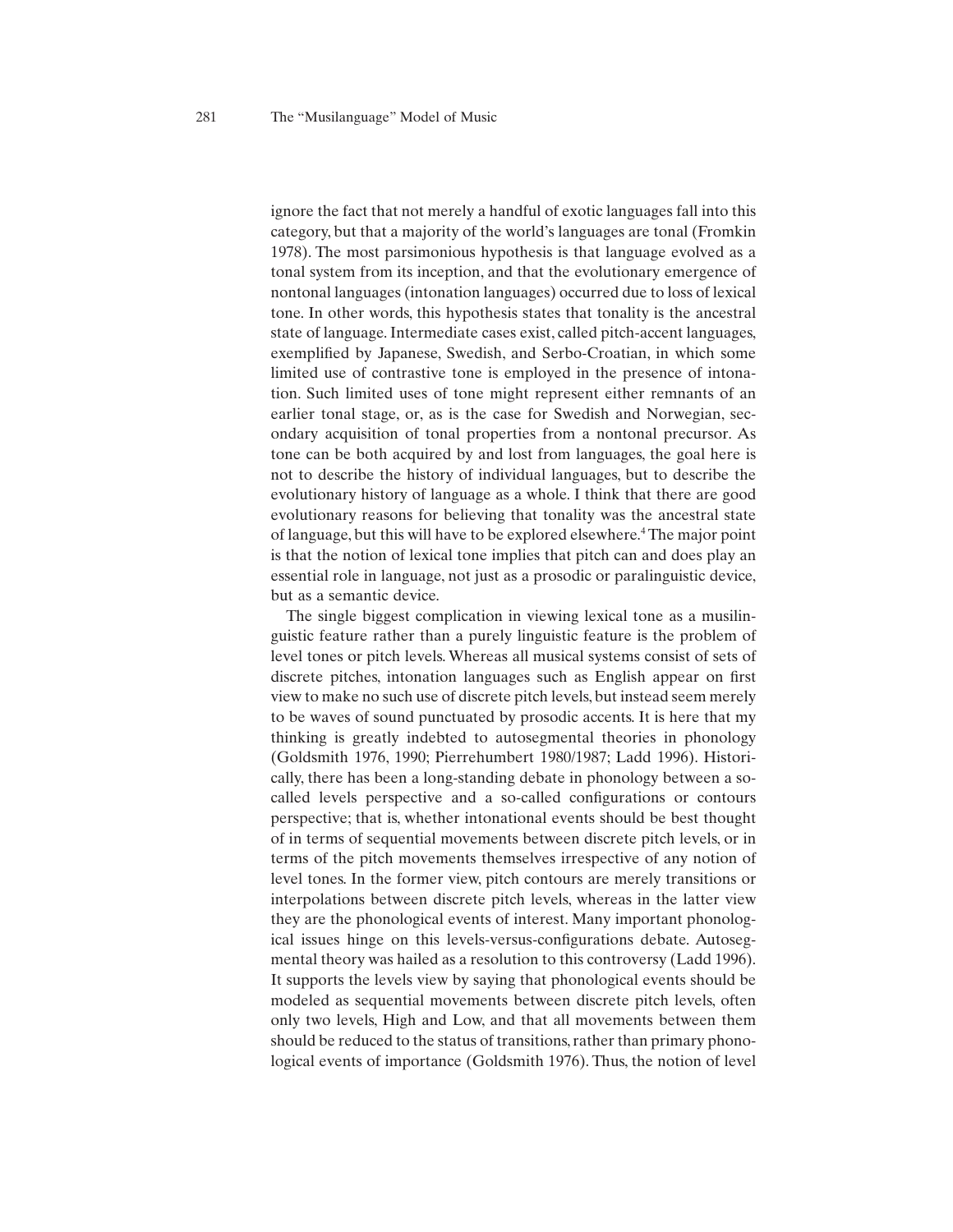tones is central to autosegmental theory, but, of importance, this applies as much to intonation languages as it does to tonal languages. Autosegmental theory confers onto level tones a status of general importance in all spoken language. In addition, it imposes an explicitly localist view on phonology, regarding all spoken utterances as series of steps from one level tone to the next. Two additional tonal features, downstep and boundary tones, are sufficient to confer onto utterances the overall wavelike properties that configurations supporters focus on (Pierrehumbert 1980/1987; Ladd 1996).

Autosegmental models have been applied to many languages, tonal and intonation alike (see Goldsmith 1995; Ladd 1996), and cognitive experiments have been highly supportive of the autosegmental interpretation. Ladd (1996) presents a general model of pitch-range effects from the autosegmental perspective that is of general relevance to the musilanguage model. Ladd contrasts two different ways of thinking about pitch in speech: an initializing approach in which phonological pitches are defined with reference to neighboring pitches (e.g., pitch Y is three semitones higher than proceeding pitch Z, and two semitones lower than preceding pitch  $X$ ), and a normalizing approach in which such pitches are described in normalized terms with reference to their position on a scale describing a speaker's total pitch range (e.g., pitch Y is 80% of the speaker's highest pitch; alternatively, pitch X is 1.75-fold higher than the lowest frequency in the speaker's pitch range). Ladd supports the normalizing model, and it makes the most sense in terms of the current model.

Within the context of the autosegmental theory's focus on level targets, the normalizing approach to pitch predicts that scaling of these level targets should be systematic between speakers, and this is exactly what several studies showed (Thorsen 1980, 1981; Liberman and Pierrehumbert 1984; Ladd and Terken 1995). In other words, when multiple speakers are asked to read multiple sentences in a given language, and the absolute frequencies are normalized with respect to the speakers' pitch-range, an extremely high correlation (around .9) is found between target values of one speaker and those of another. The utterances are scaled. The scale may change as a function of pitch level (raising or lowering one's voice) but does not vary among speakers having different vocal ranges. The general implication of these findings for the musilanguage model are striking. They hold that speech, like music, is based on scales consisting of discrete pitch levels.The major difference between speech and music in this regard is that these scales change quite a bit during speech (e.g., when pitch level changes) and thus so do the level tones themselves. But this does not negate the basic observation that the scaling of pitch is used in speech, as predicted by the normalizing-autosegmental approach to pitch range.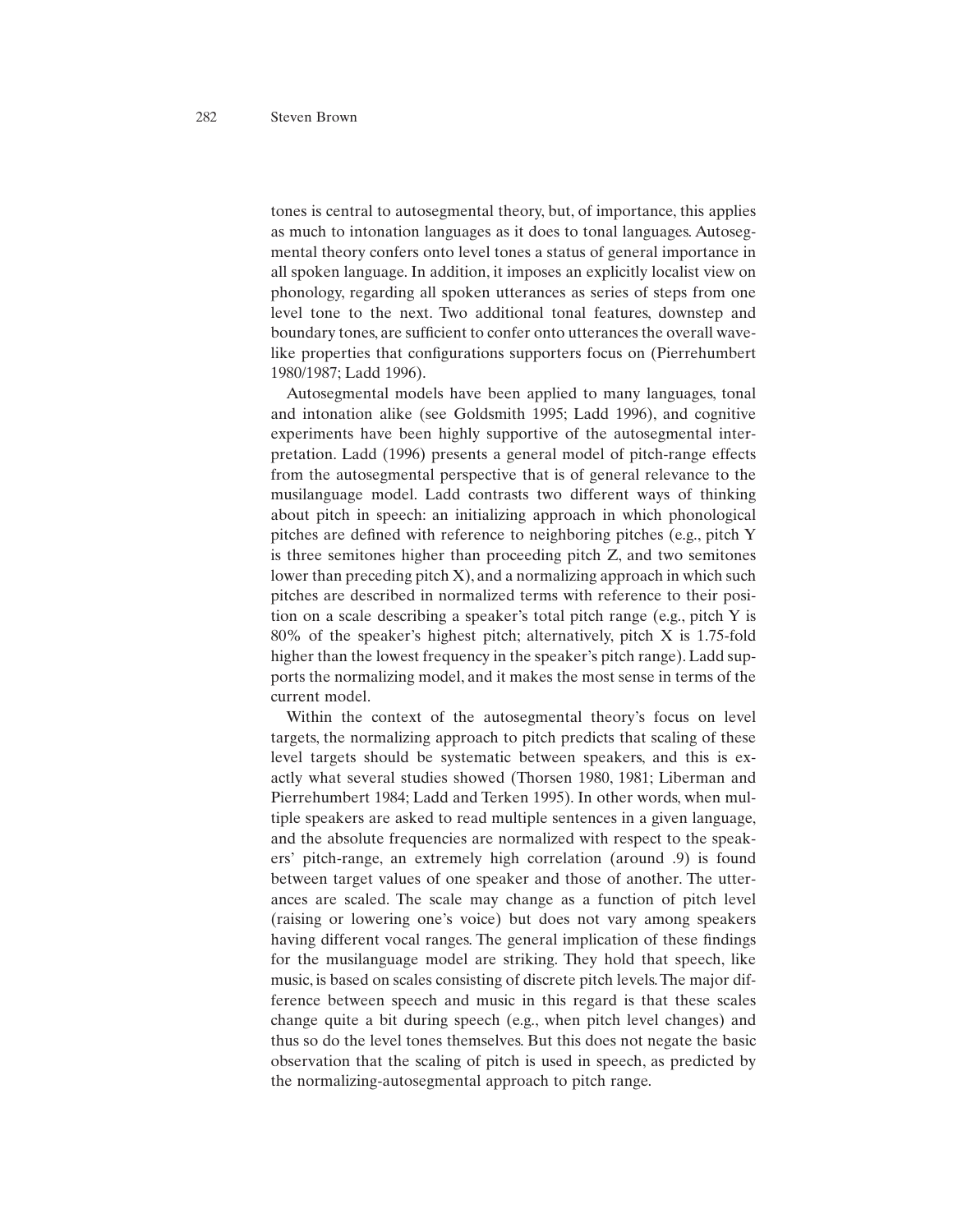Another important point that has bearing on the use of tone in speech is the observation of categorical perception of tone. House (1990) presented his experiments with Swedish speakers and reviewed the literature with regard to Chinese lexical tone, German categories of intonational meaning, and English pitch accent, and concluded that "results from perception experiments in four different languages support the concept of linguistic categories (both lexical and semantic) being perceived in terms of tonal levels during maximum spectral change after the CV [consonant-vowel] boundary and as tonal movement during relative spectral stability. The synchronization of tonal movement with vowel onset seems to be important for the perception of linguistically relevant tonal categories" (p. 81). Thus for both intonation languages and tone languages, cognitive experiments show that people tend to perceive level tones in a more or less categorical fashion, in support of autosegmental models of intonation and lexical tone.

What are the implications of these important findings for the musilanguage model? Three basic implications bear mentioning. First, the production and perception of *pitched* vocalizations is a necessary characteristic of such a system, in contrast to vocalizations based purely on portamentos (glides, slides, etc.). As most primate vocalizations systems rely heavily on unpitched grunts and pants (e.g., chimpanzee pant-hoots, vervet monkey alarm calls) or on high-contoured pitch glides (gibbon song), the musilanguage theory posits that a pitched vocalization system involving at least two pitch states would have had to evolve at some point in the hominid line. This theory does not demand evolution of new articulatory capacities to form novel types of segmental phonemes but simply the cognitive capacity to use level tones in a meaningful fashion. Nor does this argument have any bearing on the types of transitions that occur between level tones; they are just as likely to be pitch glides as pitch jumps. All that is important is that some notion of level tones be involved.

Second, the idea of lexical tone, as seen from the autosegmental perspective, suggests that level tones are just as important for intonation languages as they are for tone languages. Therefore, discrete pitch levels and pitch-scaling mechanisms are not merely features of tone languages and music but are important features of intonation languages as well. Speech, like music, is based on discrete pitch levels that themselves are scaled, although variably so. This is supported by experiments showing that normalizing approaches explain pitch-range effects better than do initializing approaches as well as by studies demonstrating the categorical perception of tone in both intonation languages and tone languages.

Third, any evolutionary expansion of this system to generate phrases will follow, at least to an important extent, localist rules whereby strings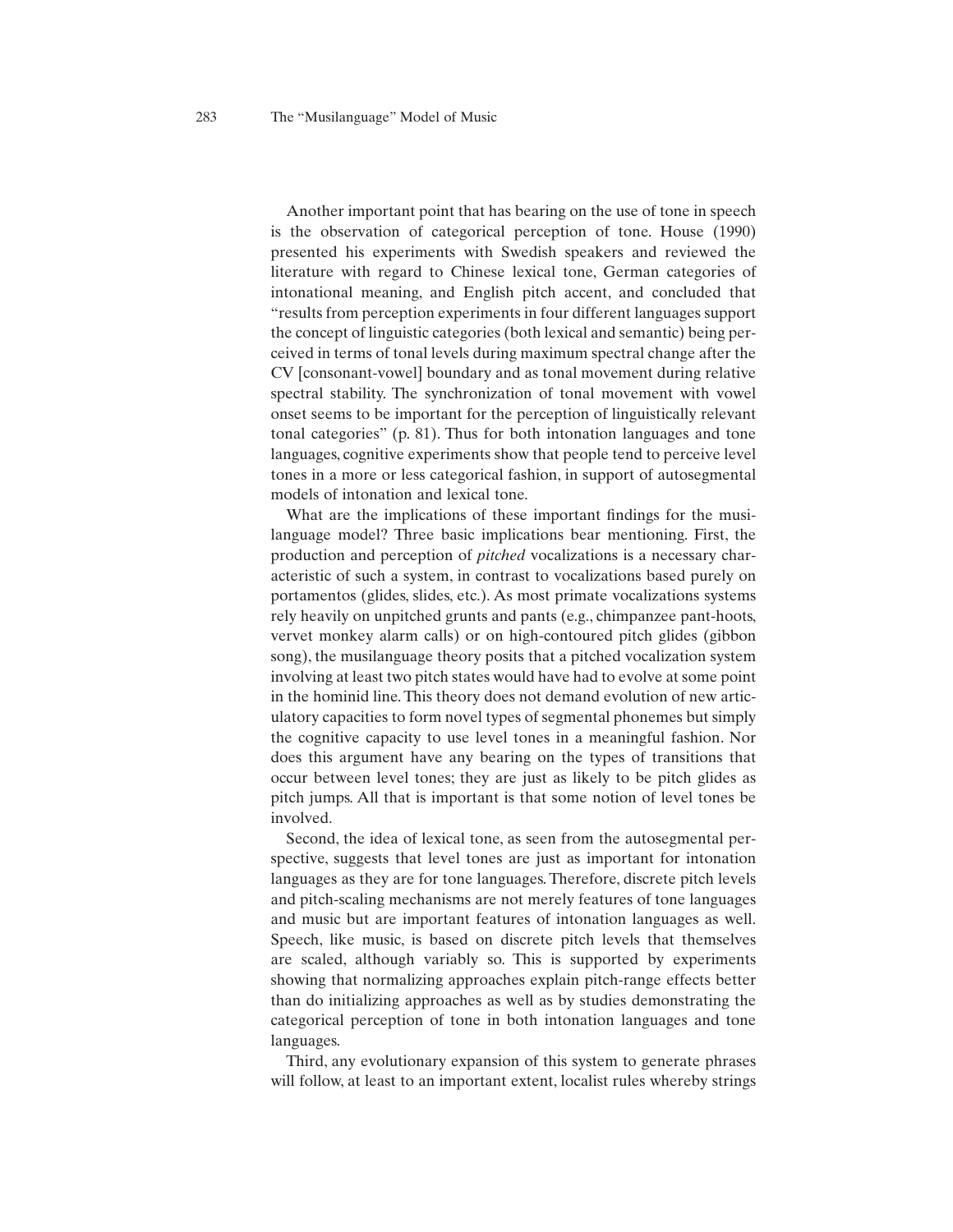are assembled in a sequential, stepwise fashion (this is described in more detail below). The insight from autosegmental theory for the musilanguage model is that sequences of level tones can be the basis for semantic strings. The fact that intonation languages dissociate such strings of level tones from semantic strings emphasizes the earlier point that language's meaning level has no obligatory relationship to its phonological level or even to the acoustic modality. Intonation languages, like gesture languages, highlight the primary importance of creating semantic meaning from meaningless components, whatever these components may be. However, the evolutionary hypothesis here is that language began as a tonal system, and this seems to be borne out, at least in part, by the robust presence of lexical tone in the world's languages.

Finally, a natural question that emerges is, how can I argue that a system of lexical tone could be a precursor for music? Isn't music based on meaningless pitches rather than meaningful lexical units? This is a question that is central to the issue of musical semantics. First of all, I mentioned that divergence from the musilanguage stage would lead to differences in emphasis between music and language. So it is only natural to think that music would deemphasize its lexical tonal aspect during this divergence process.Yet at the same time, two other points have a bearing on this issue. The first is to emphasize that lexical words can have, and often do have, a very broad range of meanings, where semantic interpretation is highly dependent on the context of not only the sentence but the entire discourse arrangement. Thus, words have great semantic elasticity (Swain 1997), and this is seen in abundance during the development of speech in children, where lexical words start off having extremely broad meanings, and acquire precise meanings only as the lexicon and syntactic system expand during later stages of development. The second idea is that music has many devices available to it to give it semanticity. This was discussed above with reference to music's vehicle mode of action, especially in relation to the use of music for symbolization and narration (see note 2).

One example of this is the leitmotif in Western opera, where particular musical motifs become semantic tags for characters, objects, or concepts. Another example consists of drummed and whistled languages (Umiker 1974). There is no question that the semantic system of the musilanguage stage would have to have been very broad for lexical tone to qualify as a shared ancestral feature of music and language. However, ". . . a passage of music could have a semantic range that is essentially the same as that of any word in a language, only much broader in its scope; sharing the same kind of elasticity but of much greater degree than is typical in language" (Swain 1997:55). In sum, I believe that the notion of lexical tone, with its underlying level tones and semantically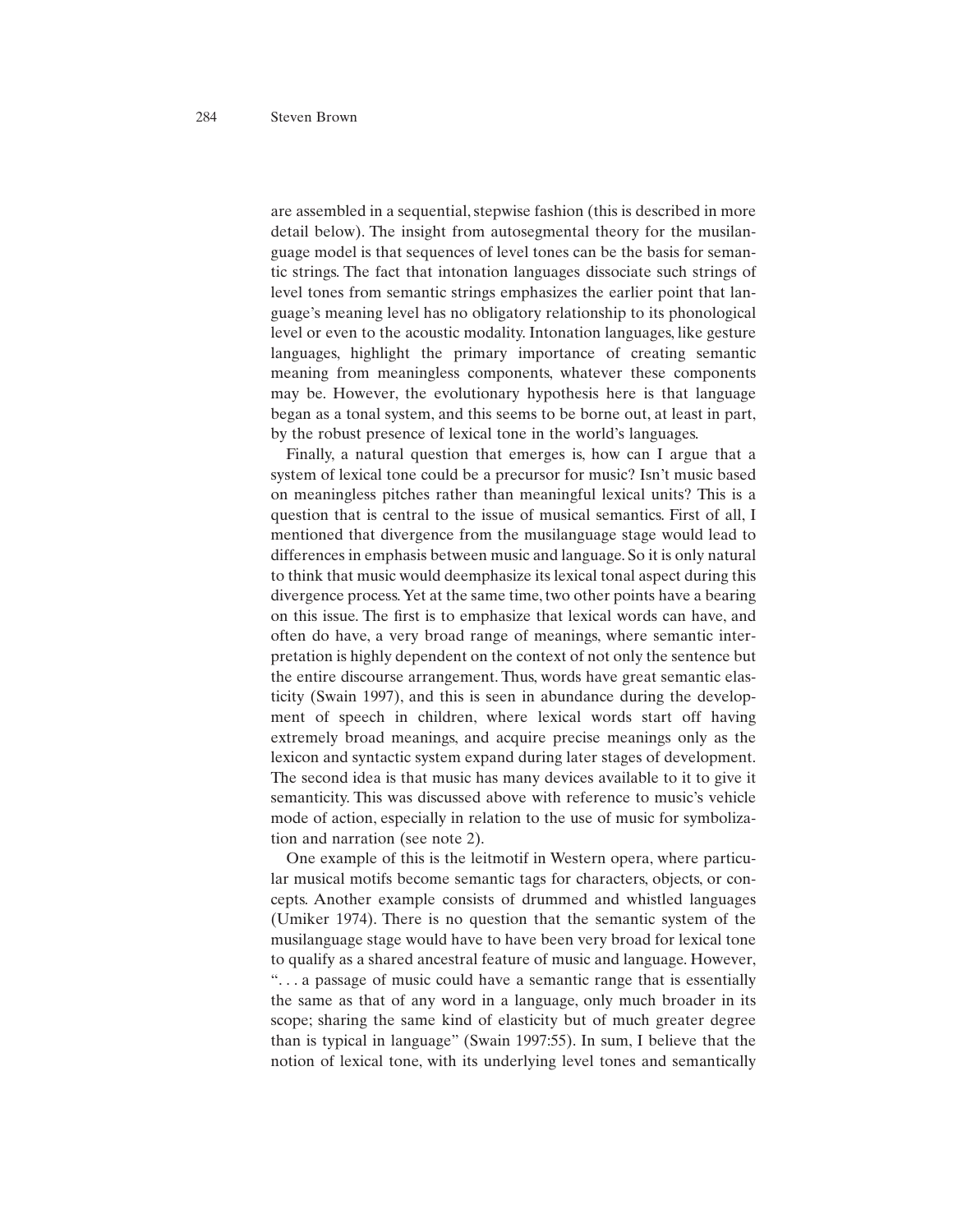meaningful pitch movements, satisfies the criterion for being a joint feature of language and music, and a scaffold on which both systems could have developed. This first musilanguage stage would have been a system of unitary lexical-tonal elements which could have been combined to form phrases.

# **Combinatorial Phrase Formation**

Given the establishment of a lexical tone-based vocalization system, we can envision the next evolutionary step in the musilanguage system's development whereby sequences of lexical-tonal units are strung together to make simple, unordered phrases having higher-order meanings. The semantic meaning of such phrases has both compound and global sources. The compound sources are derived from the relational juxtaposition of the individual semantic units being combined. A global level of meaning, due to the overall melodic contour of the phrase, is a second important semantic feature of a phrase-based system not possible in a single-unit system, such as the first musilanguage stage. These phrase-level melodies correspond to categorical formulas for conveying emotive and/or pragmatic meaning (see Richman, this volume). In the domain of speech, they include such discrete phonological formulas as question intonations and surprise intonations. Thus, phrase-based systems provide a dual advantage over single-unit systems in that they have two levels of meaning: compound—meaningful relations between the individual units, and global—categorical formulas characterizing the phrase as a whole. Such combinatorial phrases have not only a melodic structure but a rhythmic structure as well, and the rhythmic patterns of such phrases are derivable, at least in large part, from the temporal arrangement of elemental units.

I maintain that whereas the basic ingredients of hierarchical organization are present in such a system, this second musilanguage stage has neither a sense of ordering nor a strong sense of hierarchical grouping. The one exception to this, described below, is the notion of prominence. In general, hierarchical organization would have emerged in a modalityspecific fashion after divergence from the musilanguage stage, leading to the creation of the specific grammars of language and music. Therefore, one important implication of this model is that *the general capacity for combinatoriality preceded the evolution of modality-specific syntaxes* As such, this model shares features with Bickerton's (1995) protolanguage model.The musilanguage stage should have had neither the propositional syntax of language nor the blending syntax of music, but should have merely been a system of combinatorial relations between basic elements in which an additional, global level of meaning was superimposed on the relational level of meaning. However, despite this absence of a complex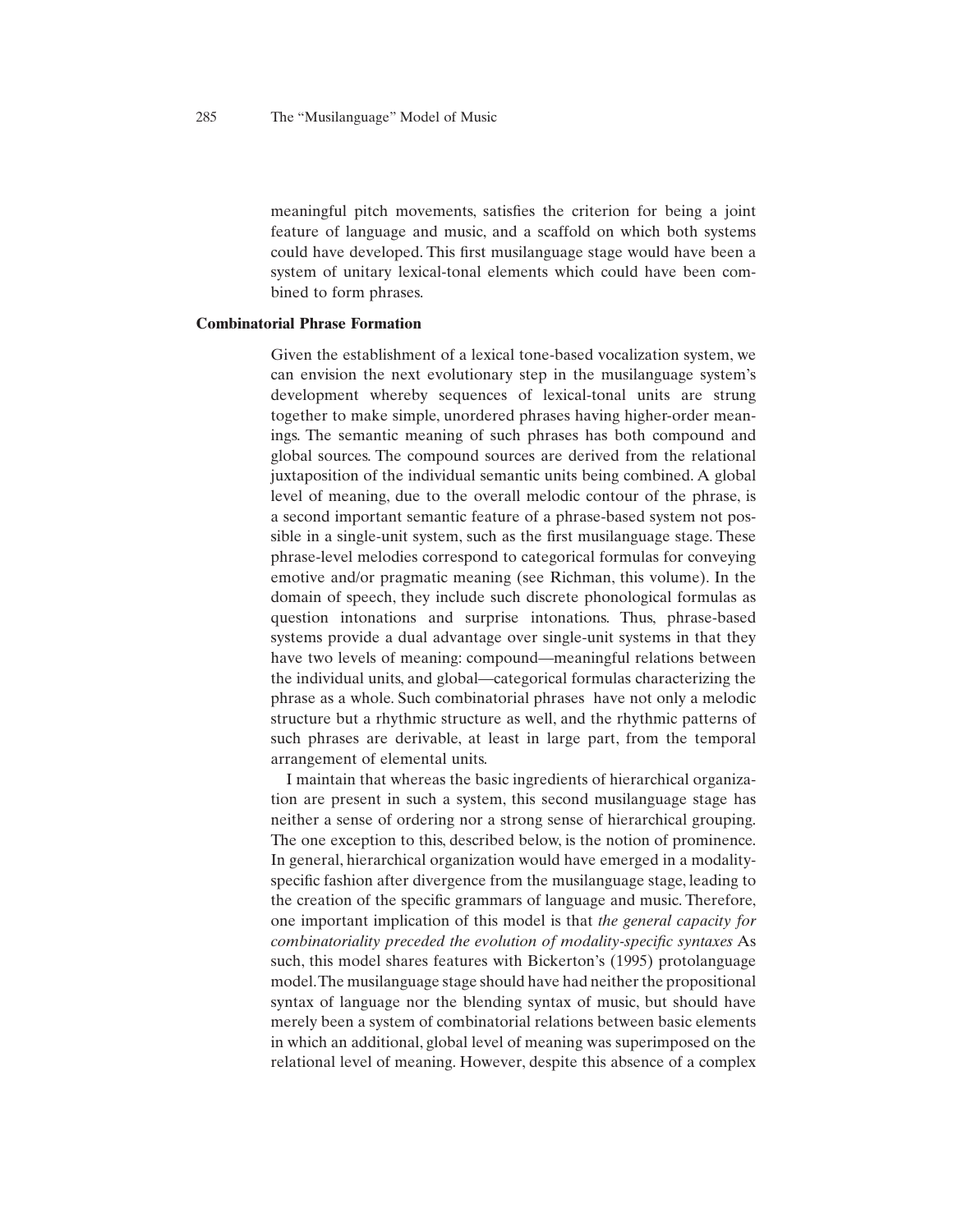syntax system, this second stage is a richer and more flexible communication system than a single-unit system in that it provides at least two levels of meaning from a single phrase. Thus, in one sense, phrases are simply the sum of their parts (localist features), but in another sense they are something more than the sum of their parts (globalist features).

The biggest complication of this model lies in trying to tie together combinatorial phrase formation with autosegmental ideas of level tones in speech. The case of music is far simpler. Virtually all of the world's musical systems are based on sets of discrete pitches, subsets of which are used to generate motifs and melodies. To what extent can we think of speech as being a melodic generative system in the same way? Pierrehumbert and Hirschberg (1990) proposed a localist, compositional approach to the production of phonological phrases that is based on the simple bitonal features of autosegmental models. However, such models have no explicit requirement that the High and Low level-tones correspond to anything like the discrete absolute-frequency  $(F_0)$  levels that go into formation of musical scales. Yet, my own argument is critically dependent on this. This was mentioned above in relation to lexical tone. I think that the resolution to the problem is to reconsider Ladd's (1996) normalizing approach to pitch features and say that whether people are actually aware of it or not, they tend to use pitch in a scaled fashion in producing speech utterances. In fact, I think the situation is no different in musical generative systems. People create melodies or songs using implicit cognitive rules based on the discreteness of pitch, which is dependent on the categorical perception of pitch (Lerdahl 1988). Phonological evidence suggests that people do something quite similar when speaking, thus supporting the basic combinatorial pitch arrangement in speech. So the general conclusion here is that speaking is not only pitched but scaled, and that people obey scaling principles in generating speech utterances. By this analysis, speech melody is no longer a metaphor, but a mechanistic parallel to musical melody, itself based on scaled pitches.

#### **Expressive Phrasing**

Cognitive musicology has placed such a premium on exploiting the grammar metaphor in music that it has all but ignored many important parallels that occur at the level of intonational phrasing. Generative theories of music have been rightly criticized for their failure to address these expressive properties, such as tempo, dynamics, rhythmic modulation, and the like. It is not sufficient for musical phrases to have hierarchical melodic and rhythmic structure; they must also function as intonational phrases for the expression of emotion and emphasis. But the most important point to emerge is that expressive phrasing is so general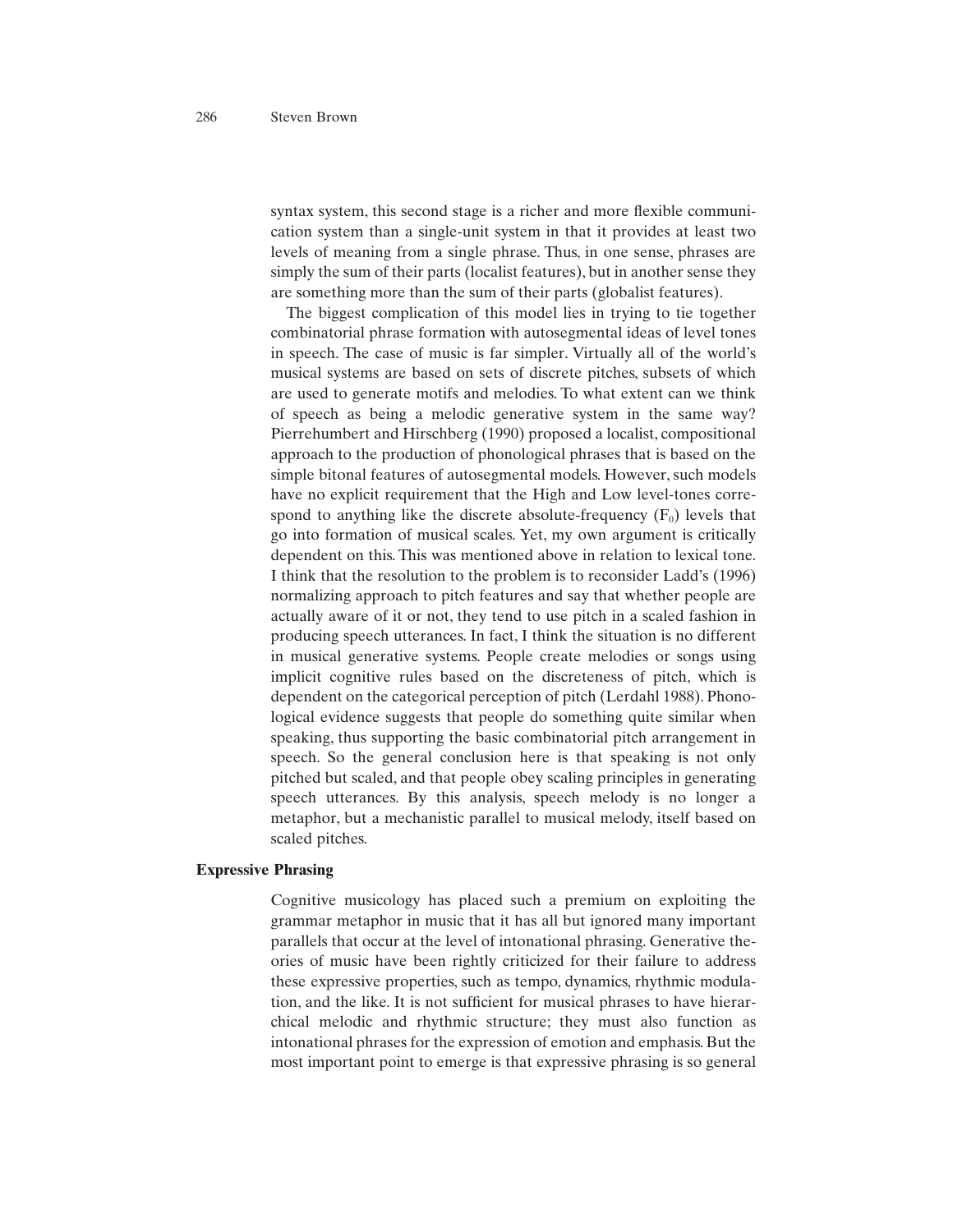that it is wrong to dichotomize its forms in speech and music. Phonologists describing speech phrasing and musicologists describing musical phrasing often talk about exactly the same processes, but with two different sets of terms. Therefore it is important to subsume these phrasing mechanisms into a unified set of concepts and terms (figure 16.4) that are rooted in biological notions of common evolutionary ancestry.

Before talking about these mechanisms, I would like to introduce one concept that has general relevance to this topic: sentic modulation. The term "sentic" I borrow from Manfred Clynes (1977); however, I do not use it in exactly the same sense that Clynes did. I use it in a more limited sense, as expressed in Clynes' equivalence principle: "*A sentic state may be expressed by any of a number of different output modalities* ... gestures, tone of voice, facial expression, a dance step, musical phrase, etc." (p. 18, emphasis in original). My take on Clynes' equivalence principle is to say that the sentic system is a general modulatory system involved in conveying and perceiving the *intensity* of emotive expression along a continuous scale. It expresses intensity by means of three graded spectra: tempo modulation (slow-fast spectrum), amplitude modulation (soft-loud spectrum), and register selection (low-pitched-high-pitched spectrum). This system appears to be invariant across modalities of expression in humans, such as speech, music, and gesture, on which Clynes' equivalency is based. It also appears to function in a similar way in emotive behavior in nonhuman animals (Morton 1977, 1994),

Fig. 16.4

#### **Figure 16.4**

Four mechanisms of expressive phrasing are described along two dimensions, acting first either at the global level or the local level of the phrase, and second in either a graded manner (local and global sentic modulation) or in a more discrete, categorical manner (contour-meaning associations and prominence effects). See text for details.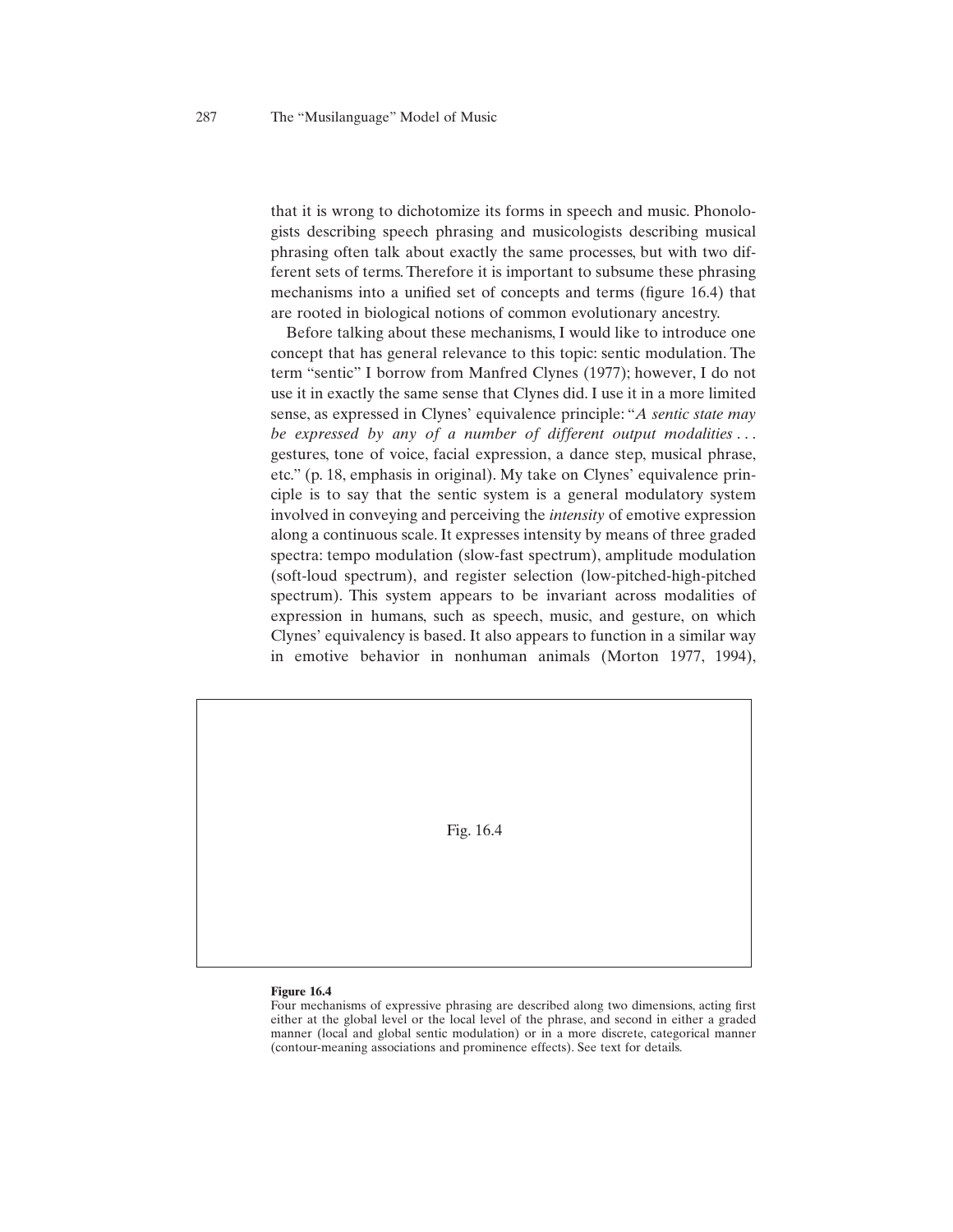suggesting that the sentic system might be one feature of musical processing that has homologues in vertebrate expressive behavior generally. The universality of this system for human emotional expression can be demonstrated by pointing out that in speech, gesture, and music, the same sentic profile occurs to express a given emotional intensity state, regardless of the modality of expression. For example, happy music and happy speech are both characterized by fast tempos, large-amplitude sounds, and high registers; sad music and sad speech are characterized by the opposite sentic spectrum. Looking at gesture instead of vocalization, one sees that happy movements are characterized by fast tempos, large amplitudes (broad gestures), and high positioning (the equivalent of high register), with sad gesturing showing exactly the opposite spectrum. In all cases, the level of sentic modulation reflects the intensity level of emotional expression, thus highlighting the gradient nature of the sentic system. Happy movements are fast, but ecstatic movements are ballistic; sad movements are slow, but depression is immobilizing. Again, much evidence suggests that sentic modulation is not merely crossmodal, but also cross-cultural and cross-species. Sentic factors are an excellent place to look for universal expressive features in music, speech, and gesture.

Four general mechanisms of expressive phrasing are used in speech and music. As seen in figure 16.4, they are divided along two dimensions, acting either at the local or global levels of the phrase, and acting in either a graded or categorical fashion with respect to the acoustic parameters being modulated.

# **Global Level**

We can think about two phrasing mechanisms acting at the global level (figure 16.4, left side): global sentic modulation and contour-meaning associations. Global sentic modulation involves expressive devices that affect the intensity level of the whole phrase with regard to overall tempo, amplitude, and register. These effects occur along a continuous spectrum such that the level of sentic modulation correlates with the intensity of emotional expression. As mentioned, global sentic effects have the same emotional meaning in music and speech, and the sentic profile for a particular emotional state in music and speech is exactly the same.

The second factor of global expressive phrasing involves all categorical contour-meaning associations that relate phrase melody to particular meanings. Unlike global sentic modulation, contour-meaning associations work in categorical fashion, with each melody having a more or less specific meaning (see Richman, this volume).Things such as question intonations, surprise intonations, and call intonations are universal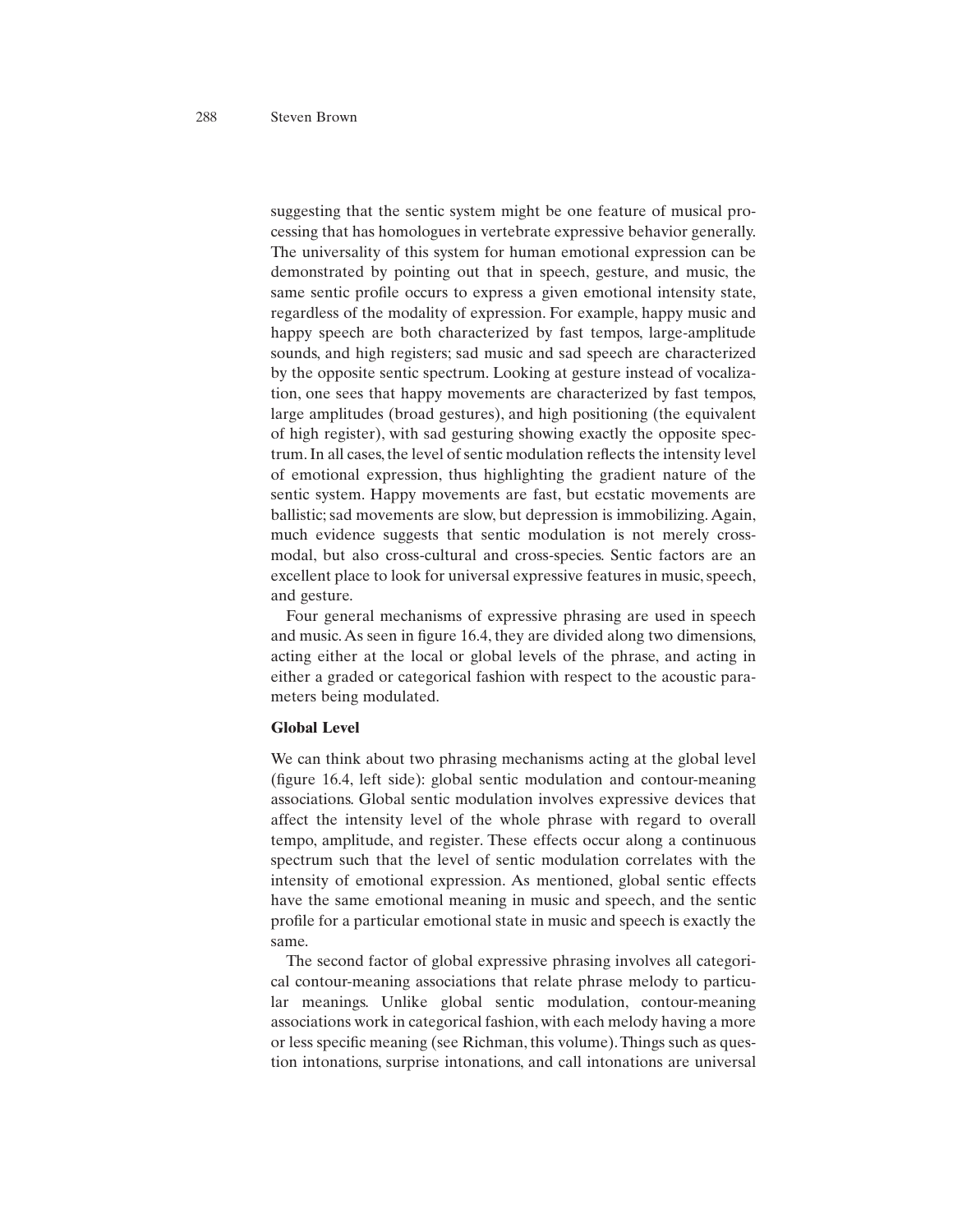melodies that convey pragmatic features of discourse. Similarly, in Western music,"question phrases" (ascending contours) convey a feeling of tension and uncertainty, whereas "answer phrases" (descending contours) convey a feeling of resolution of that uncertainty. Interestingly, in both speech and music, ascending contours convey uncertainty and uneasiness, and descending contours certainty and stability, providing further evidence that these phrasing mechanisms arose from a joint precursor. As mentioned earlier, compositional approaches to speech intonation (Pierrehumbert and Hirschberg 1990) tend to reduce global phrase-level formulas to local-level sequential tone changes. Be that as it may, such formulas tend to operate in a global, categorical fashion.

#### **Local Level**

Two phrasing processes act at the local level (figure 16.4, right side): local sentic modulation (prosody) and prominence. Prosody encompasses our most basic idea about intonation, referring to the local risings and fallings, quickenings and slowings, and loudenings and softenings that are involved in expressively conveying our meanings in a pragmatic sense. To my mind, prosody is best represented as a series of sentic rules acting at the local level. These rules are in principle similar to those acting at the global level except that they act locally, involving small modulations in tempo (accelerando, ritardando), pitch (ascent, descent), volume (crescendo, diminuendo, sforzando), and length (ritenuto) at the level of the individual element or group of elements. As with global sentic modulation, local modulation occurs along a continuous intensity gradient, and this gradient effect is certainly one of the most important characteristics of speech intonation and musical phrasing. This level of phrasing is one feature that distinguishes one speaker from another or one musician from another.

The second local phrasing mechanism involves use of accent or stress as prominence devices to convey emphasis or focus in either speech or musical phrases. A phrase usually has a single point of emphasis, thus making prominence a categorical signal acting at the local level. There are several ways of effecting prominence: a rise in pitch, an increase in amplitude, an increase in duration, or some combination thereof. Local sentic modulation (prosody) and prominence interact in such a way that the part of the phrase that precedes the accent often demonstrates a continuous build-up, whereas the part that follows it shows a continuous fall-off. In both music and speech, prosody is used in the service of prominence by allowing phrases to be elaborated in a smooth rising-and-falling fashion, rather than in a punctuated manner.

These four phrasing mechanisms affect the ability of speakers and musicians to convey emphasis, emotional state, and emotional meaning.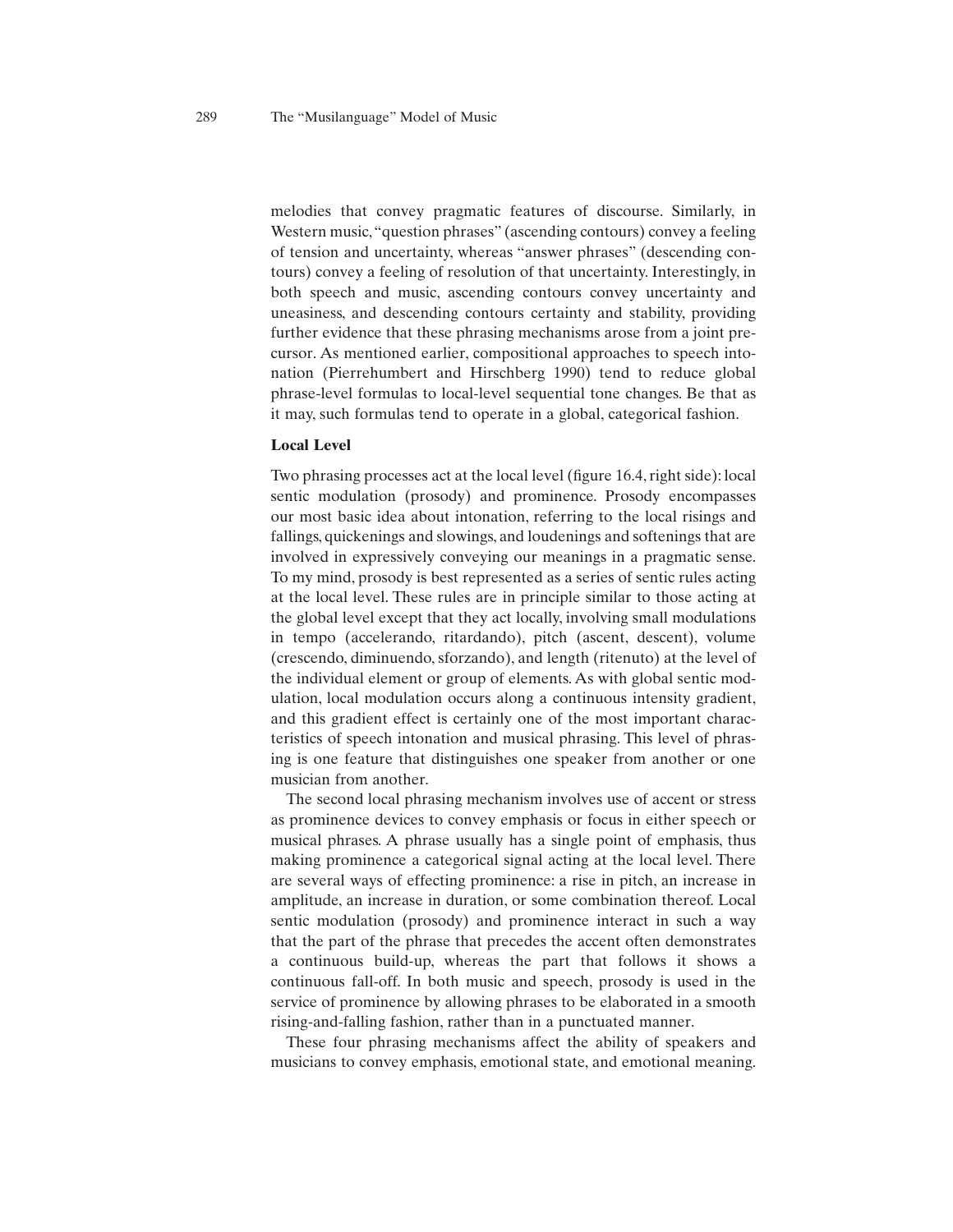Whether in speech or music, they modulate the same basic set of acoustic parameters, making interdependent contributions to the process of phrasing.

#### **Summary**

To summarize this section, I propose an evolutionary progression from a simple system involving a repertoire of unitary lexical-tonal elements (first musilanguage stage) to a less simple system based on combinatorial arrangements of these lexical-tonal (and rhythmic) elements (second musilanguage stage).The latter obtains its meaning not just from the juxtaposition of the unitary lexical elements but from the use of global phrase-level melodies. It is at the same time a phrasing system based on local and global forms of sentic modulation as well as on prominence effects. One offshoot of this analysis is that phrase melody has three important but distinct sources (figure 16.3): the sum of the local pitch contours from the lexical-tonal elements; phrase-level, meaningful melodies; and intonational modulation through expressive phrasing mechanisms. An important evolutionary point is that combinatorial syntax is seen to precede modality-specific grammars. This system is, to a first approximation, a reasonable precursor for the evolution of both music and language out of which both could have emerged while retaining the many important properties they share.

Before closing this section, it would be useful to return to the question of generativity and hierarchical organization. I stated at the beginning of the chapter that generativity is an analogous feature of language and music, not a shared ancestral feature. Music's and language's generativity are based on completely different syntactic principles whose only common denominators are discreteness and combinatoriality. At the same time, it is not difficult to imagine hierarchical organization evolving out of the musilanguage precursor stage, thereafter becoming exploited by modality-specific systems. All that is necessary is for some type of either grouping or segregation of elements (or both) to occur to differentiate different elements within the phrase.This could occur at the level of pitch (auditory streaming effects), rhythm (pulse relationships), amplitude (prominence effects), and so on. The point is that the musilanguage device, based on discreteness, combinatoriality, and intonation, provides all the necessary ingredients for hierarchical organization in what will eventually become two very different grammatical systems. So the actual forms of hierarchical organization in music and language are best thought of as resulting from parallelism rather than from common origins, again with the note that the shared ancestral features of the musilanguage stage provide fertile ground for evolution of hierarchical organization once the divergence process starts to take off. The only hierarchical function that seems to be a necessary part of the musilan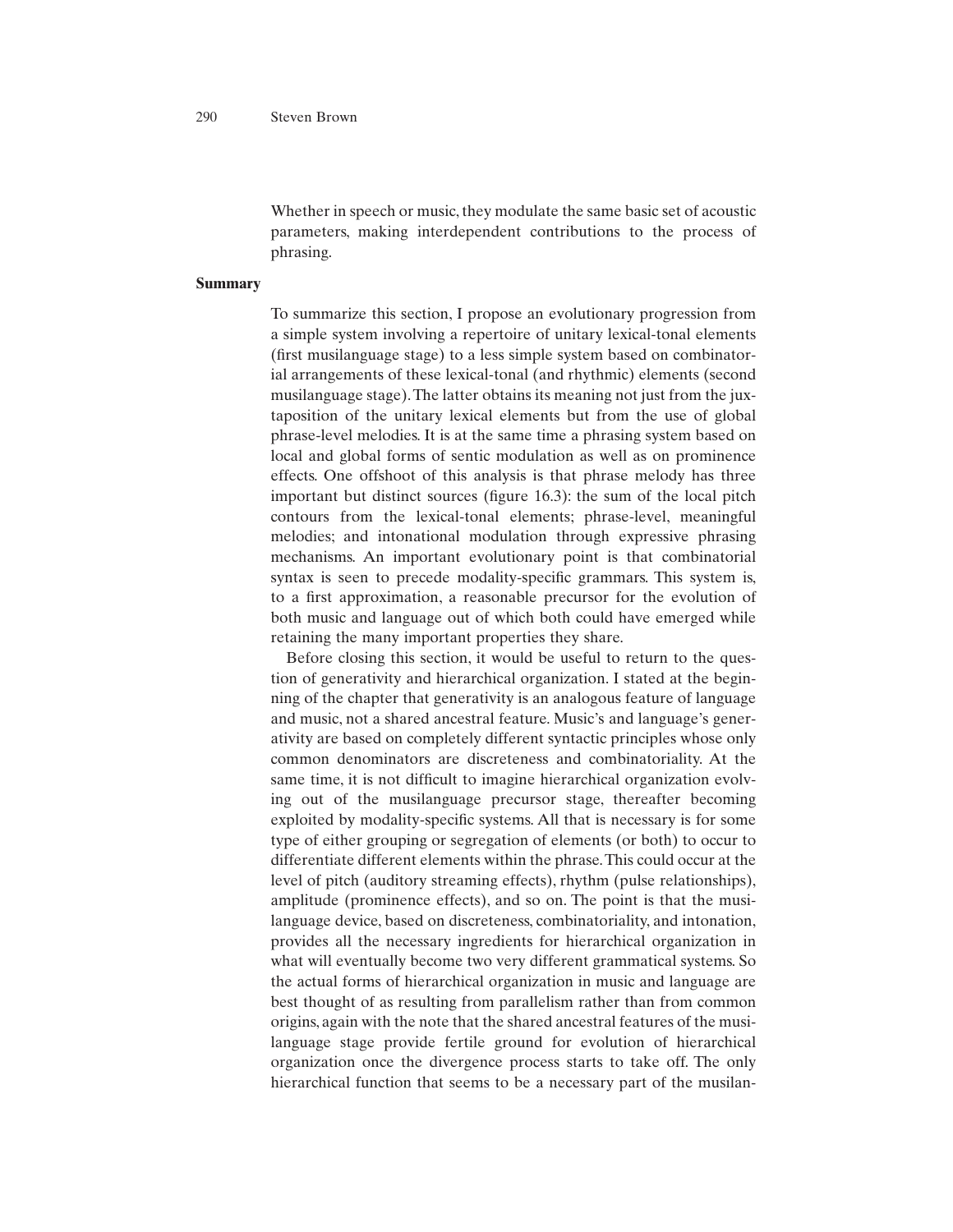guage stage is prominence. Acoustically, prominence can be effected by a diversity of mechanisms, including pitch, length, and strength.

#### **Precursors**

Given this analysis of the musilanguage stage as a joint precursor of music and language, two major questions remain: what are the origins of the musilanguage stage? and what is the process by which the divergence occurred to make music and language distinct, sometimes dichotomous, functions along the spectrum described in figure 16.1?

Regarding the first question, one hint comes from a very interesting and well-described class of primate vocalizations, which I call *referential emotive vocalizations*.A referential emotive vocalization (REV) is a type of call (not song) that serves as an on-line, emotive response to some object in the environment, but that also has the property of semantic specificity for the class of object being responded to. Thus, each call-type signifies a given object. From the standpoint of nearby conspecifics, REVs serve an important communicative function for the social group, as the meaning of each call is known to all members of the species, thereby encouraging appropriate behavioral responses. For the purposes of this discussion, the most salient feature of a REV is its dual acoustic nature: a given sound pattern has both emotive meaning and referential meaning, a property shared with the musilanguage stage that I proposed.

The best-described referential emotive system is the alarm call system of the East African vervet monkey, which has a repertoire of at least three acoustically distinguishable calls (Struhsaker 1967). In fact primates and birds have a large number of such functionally referential calling systems that have a similar level of semanticity to that of vervet alarm calls (see table 3.1 of Marler, this volume; Hauser, this volume; Marler, Evans, and Hauser 1992). Acoustically, vervet calls are short grunts that are specific for the predator eliciting the alarm. The best-characterized calls are the eagle, snake, and leopard calls. That vervet monkeys know the meaning of the calls is shown by audioplayback experiments in which the animals engage in appropriate escape behaviors to the different calls, running up into trees on hearing the leopard call, and looking to the sky or running into bushes on hearing the eagle call (Seyfarth, Cheney, and Marler 1980a, b). At the semantic level, REVs show the same type of broad semantic meaning that is suggested for the musilanguage device.

I propose that the precursor of the musilanguage stage was a type of REV. It is not important that this be an alarm call system per se, but merely a system with its characteristic dual acoustic nature and broad semantic meaning. The most important feature that would have been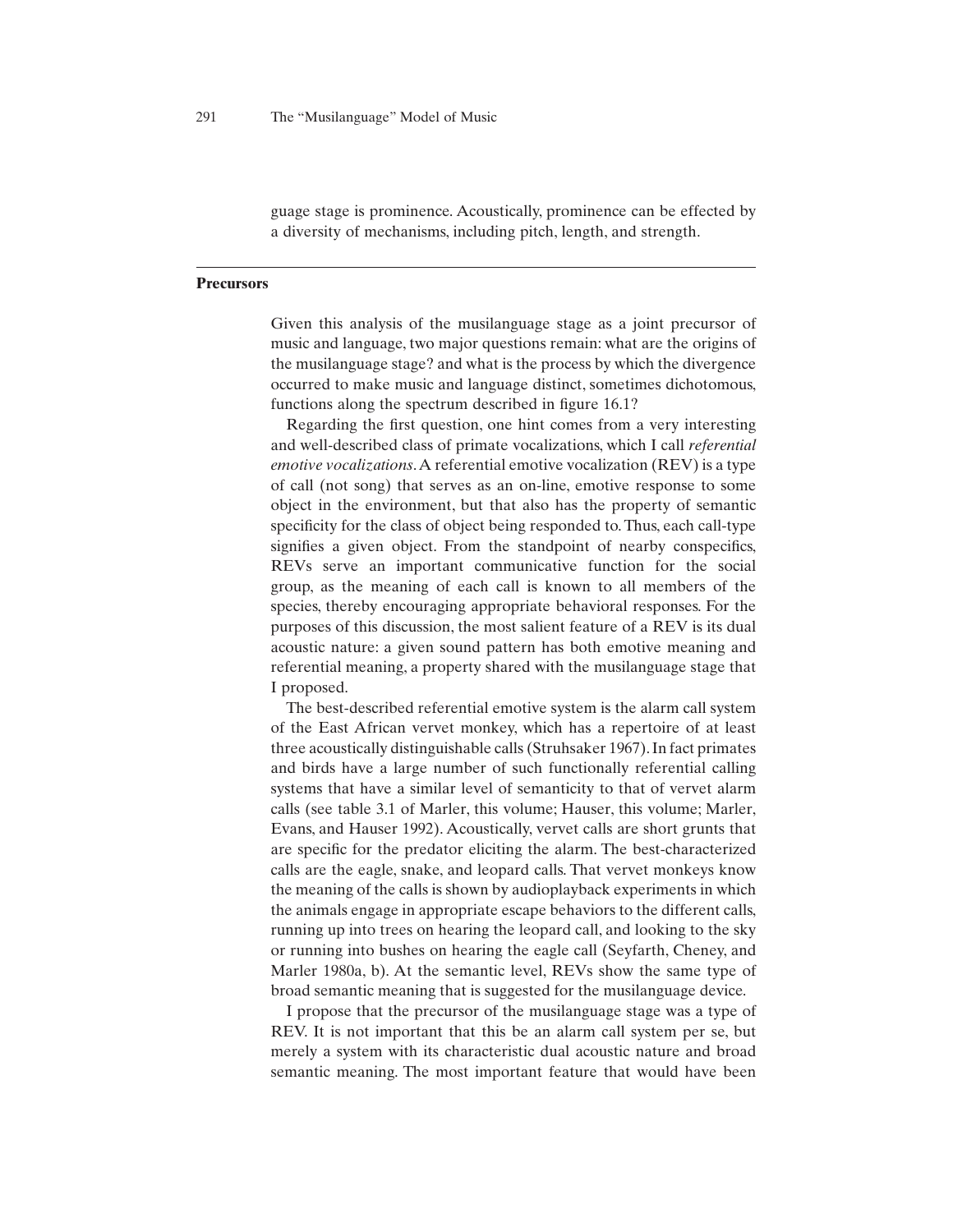required to move from a vervet-type REV to the first musilanguage stage would have been the meaningful use of discrete pitch levels, in contrast to the unpitched grunts of many primate calls. Although such a system has not been described, the vervet alarm call system holds out as an important model for how it might operate, providing clues as to how the musilanguage stage may have evolved.

# **Divergence**

The second question was, by what process did the divergence from the musilanguage stage occur to make music and language distinct though related functions? How did language become "language" and music "music" starting from the hypothesized musilinguistic ancestor? This question relates most directly to the origins of language and music as they occur in their current forms. My goal is not to rehash the extensive series of functional theories that have been proposed to account for the origins of human language (reviewed in Wind et al. 1992; Lewin 1993; Beaken 1996), but to see how the current proposal of a joint musilanguage stage affects such theories. Let us look again at the functional spectrum presented in figure 16.1. As stated, music and language sit at opposite ends of a spectrum, with each one emphasizing a particular type of interpretation of communicative sound patterns. The two evolved as reciprocal elaborations of a dual-natured referential emotive system, again suggesting that they differ more in emphasis than in kind.

In thinking about the divergence process, it is useful once again to return to the distinction among shared ancestral, analogous, and distinct features of music and language. By definition, the first type of feature appeared before the divergence process and the second two after it.Divergence can therefore be characterized as the process by which the analogous and distinct features of music and language evolved. However, this probably came about two different ways. Analogous features most likely represent specializations emerging out of the shared ancestral features of the musilanguage stage.They are differentiation events. Distinct features, such as music's isometric rhythms and language's propositional syntax, are not. Instead they represent modality-specific (and human-specific) novelties of these two functions. Let us now consider these features.

Looking first to language, we see that this system not only develops an explosively large lexicon (some 100,000 words in adult humans), but a semantic system containing greatly specified meanings by comparison with a primate REV or the musilanguage system. At the level of grammar, language develops a kind of propositional syntax that specifies temporal and behavioral relationships between subjects and objects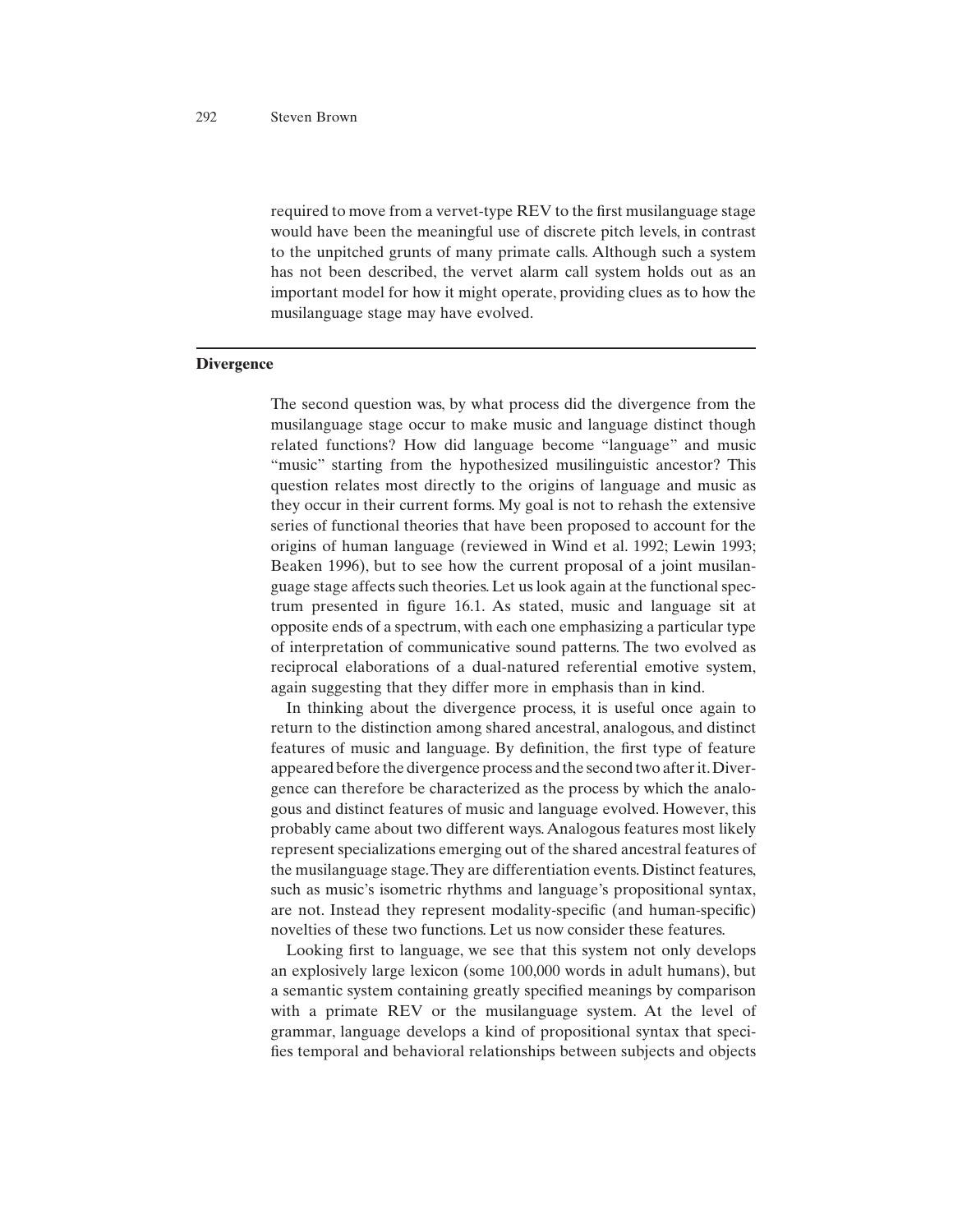in a phrase. Because it makes reference to personal experience, this syntax system can be the basis for determinations of truth and falsity. Structurally, it involves not only simple hierarchical organization but recursiveness as well. Perhaps the point of greatest distinction from music is language's liberation from the acoustic modality altogether, leading to amodal conceptualization, off-line thinking, and human reason.

Looking to music, divergence from the musilanguage stage leads initially to the formation of its acoustic mode. The acoustic range and pitch repertoire become greatly expanded over anything seen in the musilanguage precursor or in spoken language, extending to more than eight octaves, each octave being divisible into at least a dozen differentiable pitches. At the level of grammar, music acquires a complex and hierarchical syntax system based on pitch patterning and multipart blending, leading to the creation of diverse motivic types, many forms of polyphony, and complex timbral blends. In addition to this pitch blending property, we see the emergence of many categorical formulas for expressing particular emotional states, leading to the various forms of sound emotion that are used in creating coherent and emotively meaningful musical phrases. Finally, at the rhythmic level, music acquires the distinct feature of isometric time keeping, so much a hallmark in Western culture. This metric-pulse function is based on a human-specific capacity to both keep time and to entrain oneself rhythmically to an external beat. This permits rhythmical hierarchies in both the horizontal and vertical dimensions of musical structure, including such things as heterometers and polyrhythms.

Evolutionary divergence results in significant differences between music and language at the highest levels. The last thing to explain is how these two systems came together to create yet newer functions. For this, it is important to distinguish between the shared properties and interactive functions. Shared properties of music and language are posited by the musilanguage model to be either shared ancestral or analogous functions. Interactive functions are areas in which music and language come together to create novel functions that strongly involve both systems. This was demonstrated on the spectrum presented in figure 16.1. It includes principally all those functions that I call the vehicle mode of music operation, not to mention the use of meter in poetry and the many exaggerated uses of intonation to convey information, attitude, and emotion. The major point is that interactive functions develop through a coevolutionary process that reflects the evolutions of both the linguistic and musical systems. For this reason, we expect interactive functions, such as verbal song, to evolve through a series of stages that reflect the evolution of the two systems contributing to these novel functions.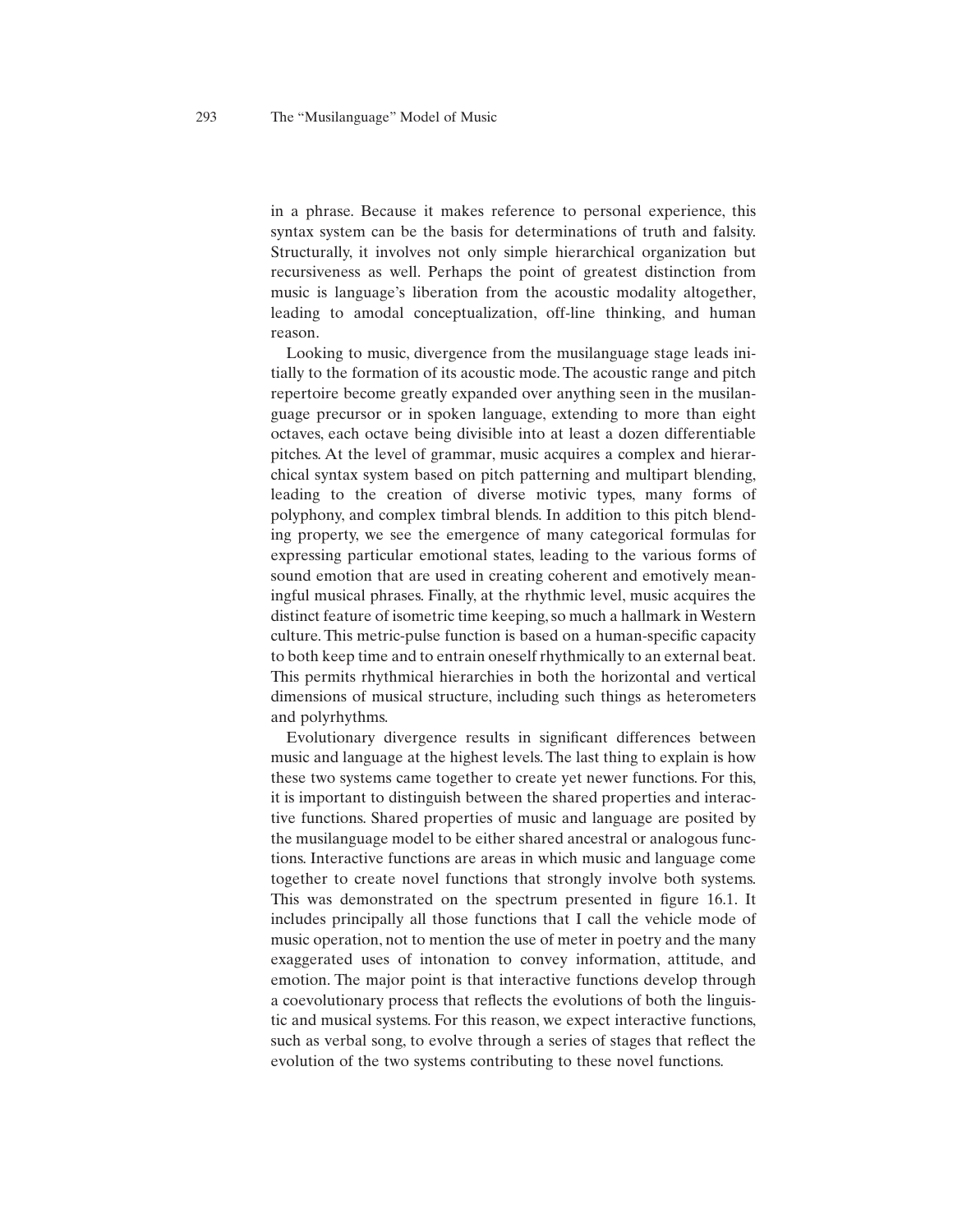# **Summary**

The full musilanguage model can now be presented. It posits that music and language evolved as two specializations from a common ancestor, such that a series shared ancestral features evolved before either analogous or distinct features. This model is distinguished from those holding that music evolved from a dedicated linguistic capacity (music outgrowth model) or that language developed from a dedicated musical capacity (language outgrowth model). It argues instead that shared ancestral features of music and language should be thought of as musilinguistic rather than either musical or linguistic. The model's principal contribution to the study of language evolution is to provide a new chronology for the development of language's structural features: language evolved out of a sophisticated referential emotive system; phonological syntax preceded propositional syntax; tone languages preceded intonation languages; speech could have evolved early, due to its exploitation of lexical tone instead of enlarged segmental inventories; lexical tone, combinatorial syntax, and expressive intonation were ancestral features of language that were shared with music; broad semantic meaning preceded precise semantic meaning; and language's acoustic modality preceded its representational state of amodality.

The model begins with a referential emotive system (figure 16.5) that in its most basic form provides for the dual acoustic nature of the musilanguage system: sound as emotive meaning and sound as referential meaning. This by itself establishes the functional spectrum that will later define music and language as two separate specializations. From this we see the development of the musilanguage stage, which is thought to have occurred in two steps. The first step was the use of level tones (discrete pitches) and pitch contours for referential communication. The second step was the development of meaningful phrases, generated through combinatorial rules for joining discrete elements into phrases, these phrases being subject to four levels of modulation: local sentic rules for expressive modulation; global sentic rules for the overall level (intensity) of expression; local categorical rules for prominence; and global categorical formulas for generating phrase-level contour-meaning associations. These devices make independent but related contributions to the overall acoustic properties of the phrase. Semantically, the musilanguage device is a sophisticated referential emotive communication system that generates meaning at two levels: first, from the relational juxtaposition of unitary elements (local level), and second, from overall contourmeaning associations (global level).

The next step in this evolution is the simultaneous occurrence of divergence and interaction, with continued retention of the shared ancestral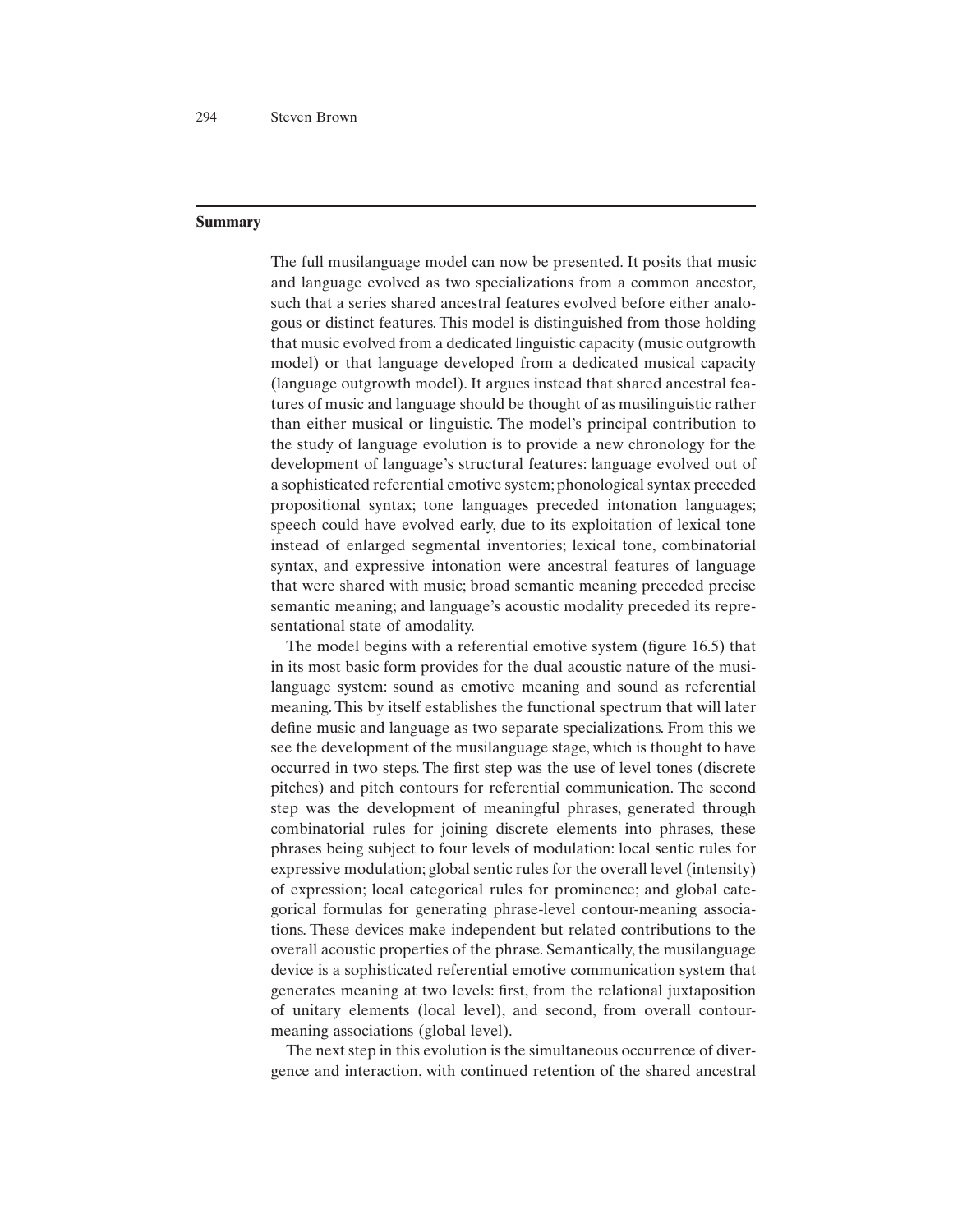

#### **Figure 16.5**

The full musilanguage model begins with a hominid referential emotive vocalization system, which provides for the dual acoustic nature of the musilanguage stage: sound as referential meaning and sound as emotive meaning. Next, the musilanguage stage is thought to evolve by a two-step process, beginning first with a unitary lexical-tonal system, followed by a phrase system involving both combinatorial syntax and expressive phrasing properties.This musilanguage stage provides for the shared ancestral features of music and language. The next step is divergence from the musilanguage stage, leading eventually to the mature linguistic system and music's acoustic mode. This occurs through reciprocal elaboration of either sound as referential meaning (language) or sound as emotive meaning (music's acoustic mode). This involves not only different fundamental units at the phonological level but different interpretations of these units at the meaning level. An important aspect of the divergence process is the formation of different syntax types: propositional syntax in the case of language, and blending syntax in the case of music. The final step is development of interactive properties by a coevolutionary process. This leads to, among other functions, music's vehicle mode of action, which involves such things as verbal song, iconic representation, and musical narration (see footnote 2 for details).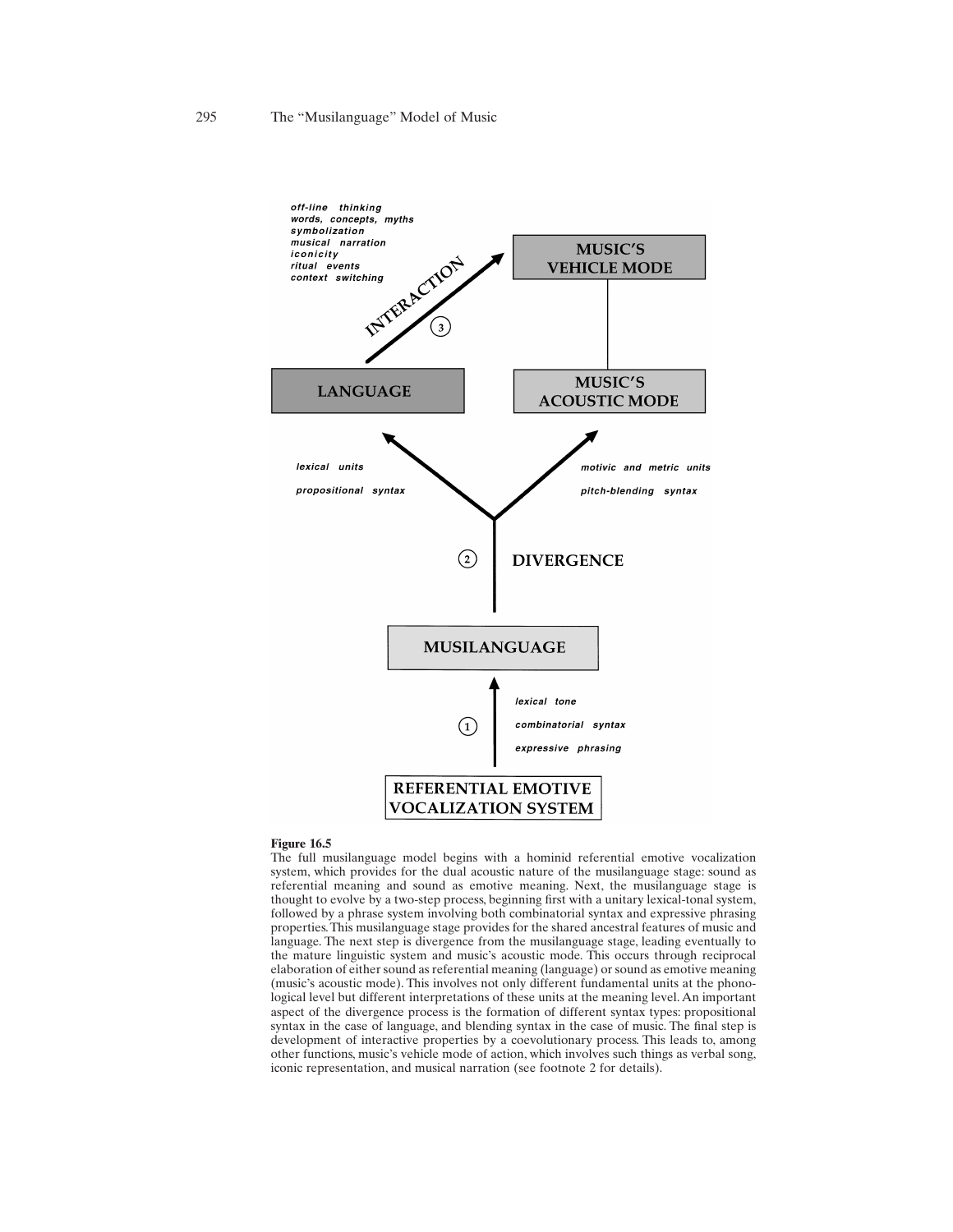features. Divergence occurs due to the reciprocal elaboration of either sound as referential meaning or sound as emotive meaning, ultimately making language and music different in emphasis rather than in kind. This is accompanied by an important divergence of syntax types: language's propositional syntax is based on relationships between actors and those acted upon; music's blending syntax is based on pitch blending and pitch patterning leading to complex sound-emotion relationships. This establishes language's symbolic capacity for representation and communication and music's acoustic mode (with its sound-emotion system and broad semantics). Finally, simultaneous with the divergence process is the formation of interactive functions, exemplified by verbal song and all the other vehicle functions of music. In other words, divergence is accompanied by rebinding of music and language in the form of novel functions that evolve parallel to their separation.The emergence of these interactive functions reflects coevolution of the underlying linguistic and musical systems. Thus, we can imagine verbal song as evolving through a series of stages that parallel biological developments in both systems.

What of functional evolutionary concepts? I do not think anyone would deny that both music and language are highly multifunctional. However evolutionary models are adaptationist interpretations of how traits evolve, and tend to focus monolithically on a single adaptive function and a single selection mechanism for a given trait. So far, the monolithic approach to language has failed miserably, and I doubt that it will work for music either. But in addition, and more controversially, I sincerely doubt that functionalist concepts of music origins based exclusively on individual selection processes will, in the end, bear fruit. There is just too much about music making that reveals an essential role in group function to ignore the issue of multilevel selection (Sober and Wilson 1998). Nobody questions that music is done in groups, but Miller (this volume) seriously questions whether it is done *for* groups. Half a century of ethnomusicological research suggests that a principal function, if not *the* principal function, of music making is to promote group cooperation, coordination, and cohesion (Merriam 1964; Lomax 1968; Hood 1971). Music making has all the hallmarks of a group adaptation and functions as a device for promoting group identity, coordination, action, cognition, and emotional expression. Ethnomusicological research cannot simply be brushed aside in making adaptationist models. Contrary to strong sexual selection models, musical activity in tribal cultures involves active participation by the entire group, that is, both sexes and people of all ages. Such cultures make no distinction between musicians and nonmusicians. Where sex or age segregation is found at the level of performance style, it is usually a reflection of specialization at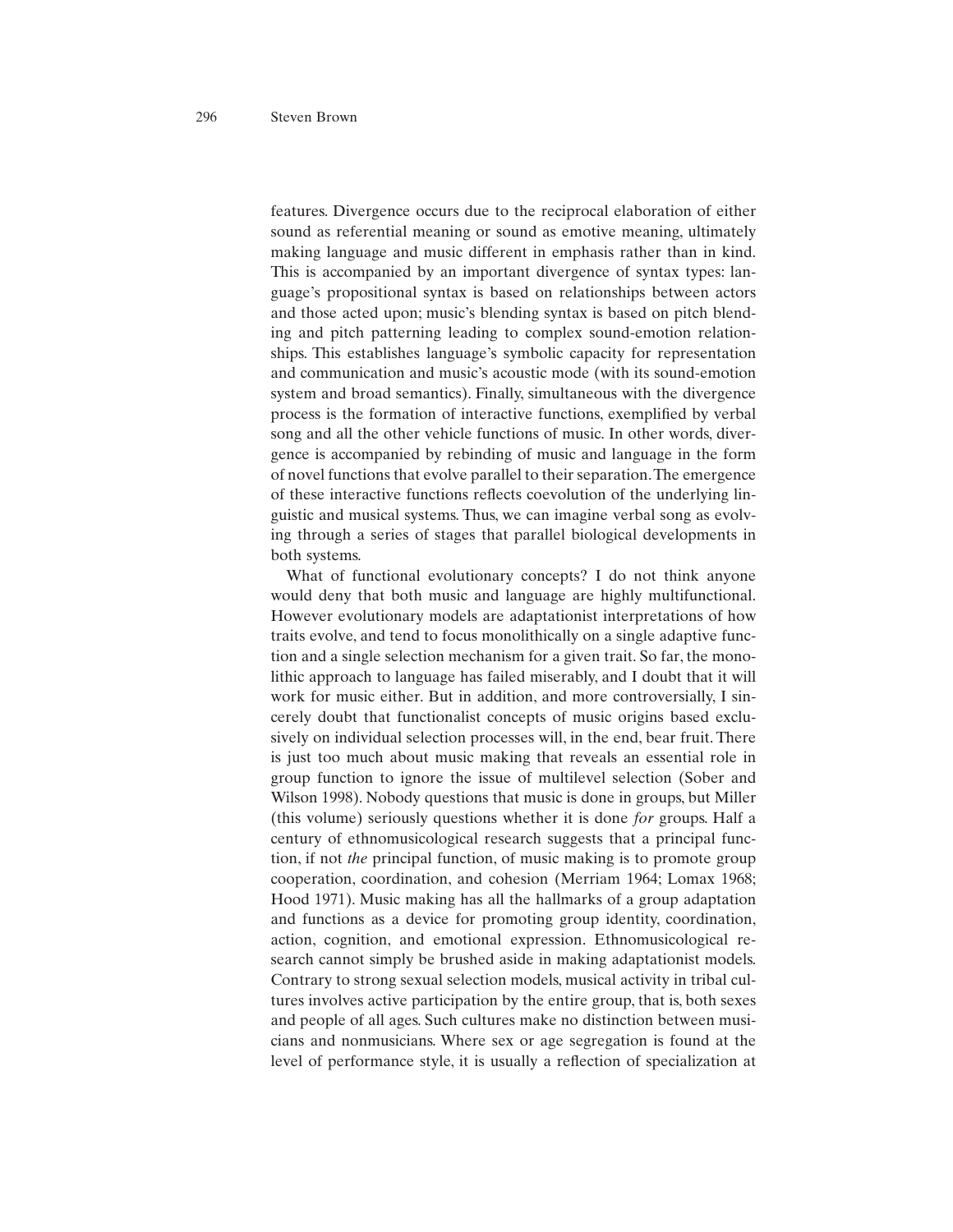the level of the work group (Lomax 1968), and this is described by the universal ethnomusicological principal of functionality or context specificity in musical performance. Music making is done for the group, and the contexts of musical performance, the contents of musical works, and the performance ensembles of musical genres overwhelmingly reflect a role in group function. The straightforward evolutionary implication is that human musical capacity evolved because groups of musical hominids outsurvived groups of nonmusical hominids due to a host of factors related to group-level cooperation and coordination.

Finally, as a tie-in to our discussion of the musilanguage model and the divergence process leading to music's outgrowth from the musilanguage precursor, music has two distinct design features that reflect an intrinsic role in group cooperation. These two features account for a large part of what music is at the structural level: pitch blending and isometric rhythms. Whereas speech proceeds obligatorily by an alternation of parts, music is highly effective at promoting simultaneity of different parts through its intrinsic capacity for pitch blending; music's vertical dimension must be seen as a design feature for promoting cooperative group performance and interpersonal harmonization. In addition, musical meter is perhaps the quintessential device for group coordination, one which functions to promote interpersonal entrainment, cooperative movement, and teamwork. Pitch blending and metric rhythms are central to any evolutionary account of the melodic and rhythmic dimensions of music. *Theories of individual selection must explain how these essentially group-cooperative musical devices evolved in the service of within-group competition*. I doubt that such models will be able to account for them, and I suggest instead that multilevel selection models involving group selection (Sober and Wilson 1998) and/or cultural group selection (Boyd and Richerson 1990) offer great promise in elucidating the cooperative and group nature of music (Brown in press). Again, music making is not only about within-group cooperation, coordination, and cohesion, but it is principally about these things. How this may relate to the vocalization capacities, group structures, and social behaviors of our hominid ancestors is a matter of central importance for future research and theory in evolutionary musicology.

# **Acknowledgments**

I thank several colleagues who have been generous with their advice and time: Gerhard Schlosser (University of Bremen) for reading the paper and for many stimulating discussions about the nature of homology; Tomas Riad (Stockholm University) not only for his insightful comments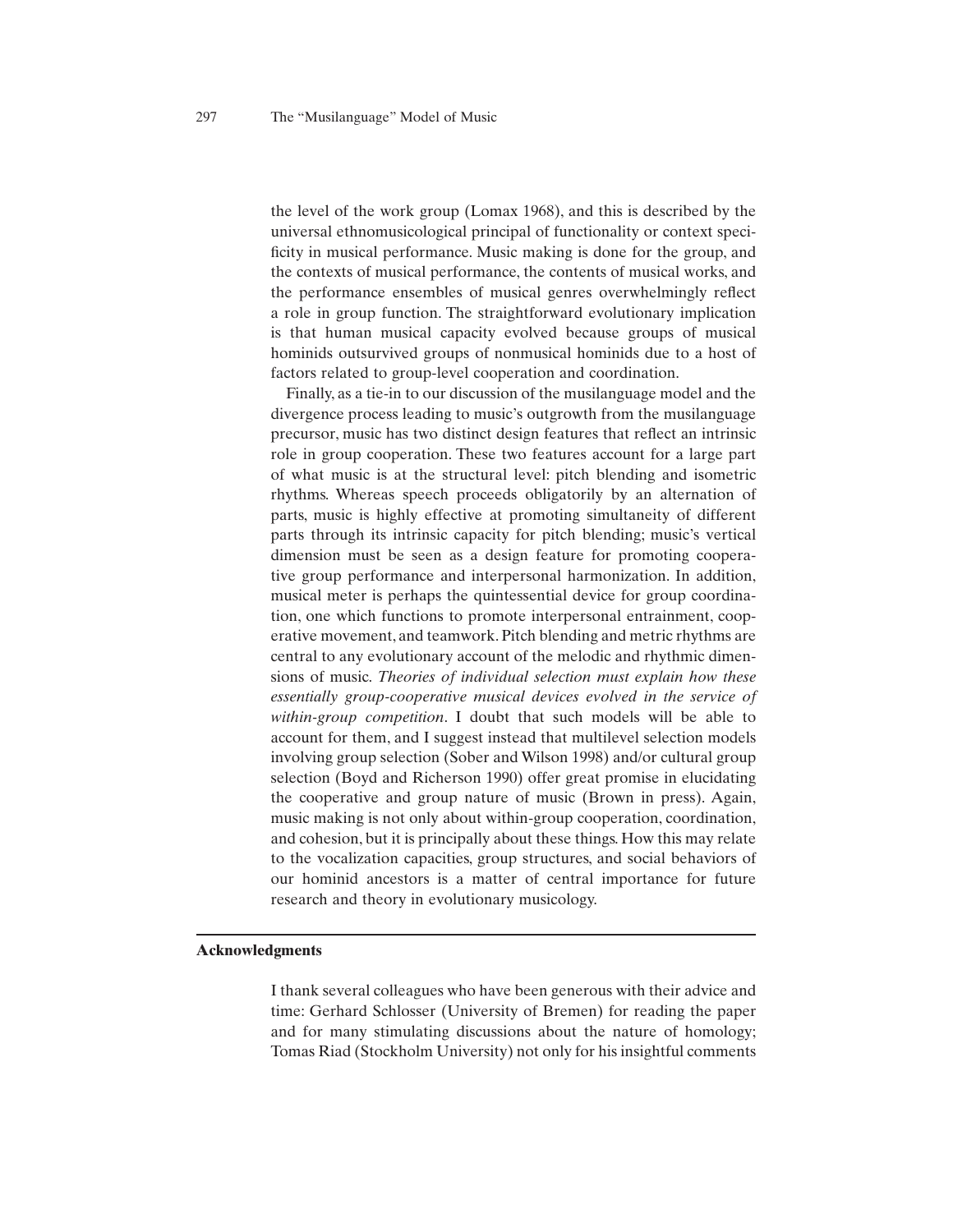on an earlier draft of the paper but for generously spending many hours with me clarifying misconceptions about autosegmental theory and the nature of tone in spoken language; Ulrik Volgsten (Stockholm University) for his critical reading of the paper, and for invaluable discussions about musical semiotics; and Stephen Matthews (Hong Kong University) for many illuminating discussions through e-mail about tone languages. I dedicate this chapter to Mari Mar, Gerhard, and Cristian.

# **Notes**

1. The dichotomy between the acoustic mode and the vehicle mode of music cognition has an important implication for the question of animal song discussed in chapter 1. As I see it, birdsong is not a form of music for exactly the same reason that linguists argue that it is not a form of language. What I call the vehicle mode consists of the representational, iconic, speech-related, and cultural aspects of music, and depends on the rich representational abilities of human beings (see Bickerton 1995). In contrast, when talking about animal song as an acoustic system (analogous to the acoustic mode of human music), it is simply impossible to create a line of demarcation between it and the family of human musics. The vehicle mode is this line of demarcation between music and all forms of nonhuman song.

3. The sound emotion system of music consists of at least four major processes: pitch-set effects: contrastive use of different pitch sets (i.e., scales or modes) to convey different emotional meanings; contour-meaning associations: contrastive use of different types of ascending and descending melodic patterns to convey different emotive meanings; blending effects: the emotive effect of sound blends, such as the blendings of pitches (homophony), melodic lines (polyphony), and rhythms (polyrhythms); and progression factors: phrase-level devices for building up coherent and organized musical phrases. In a hierarchical organization of these four components, progression factors sit at the highest level. They are fed into by contour-meaning associations (e.g., ascending and descending melodic lines) and blending effects (e.g., tonicization, cadential formulas, and coordinated motivic movements), which themselves are fed into by pitch-set effects, which contribute factors related to pitch contours, melodic contours, chords, polyphony, etc.

4. One stabilizing selection force that could have kept language tonal during the earlier stages of language evolution was the biological cost in creating anatomical changes to the vocal tract for permitting expansion of the segmental inventory. Evolution of humanspecific features of the vocal tract is seen as being essential to the formation of consonants and thus consonant-vowel segments. The capacity to form consonants requires many complex changes in the articulatory mechanisms of the vocal tract, whereas production of several of the vowels can be accomplished even by chimpanzees (de Waal, 1988). Therefore, "it is not a great problem to suggest routes by which at least three distinctive vowels might find their way into the vocal activities of our [hominid] ancestors" (Beaken, 1996:111). The point is that whereas the evolution of new articulatory mechanisms, leading to new consonants, is a costly biological innovation, exploiting pitch contour with vowels is a relatively cheap and simple way of expanding the lexicon.This could have been a major stabilizing selection pressure keeping human language tonal during the earliest stages. One outcome of this reasoning is that intonation languages should have developed, in general, larger segmental inventories than tone languages, as expansion of the segmental inventory

<sup>2.</sup> The vehicle mode involves at least seven important functions of music: universal involvement of music in representational rituals; verbal song: songs with words or words with music; music as symbolizer: the use of musical works (or pitches, motifs, melodies, or rhythms therein) to represent cultural objects; music as symbol: extramusical associations of elements of the musical system; acoustic depiction of nonmusical sounds, such as animals, people, and environmental sounds; musical narration: music's use to color actions, events, and characters in the theatrical art forms, such as drama and film; and context switching: reuse of music from one context in another context, for example, classical music in television commercials.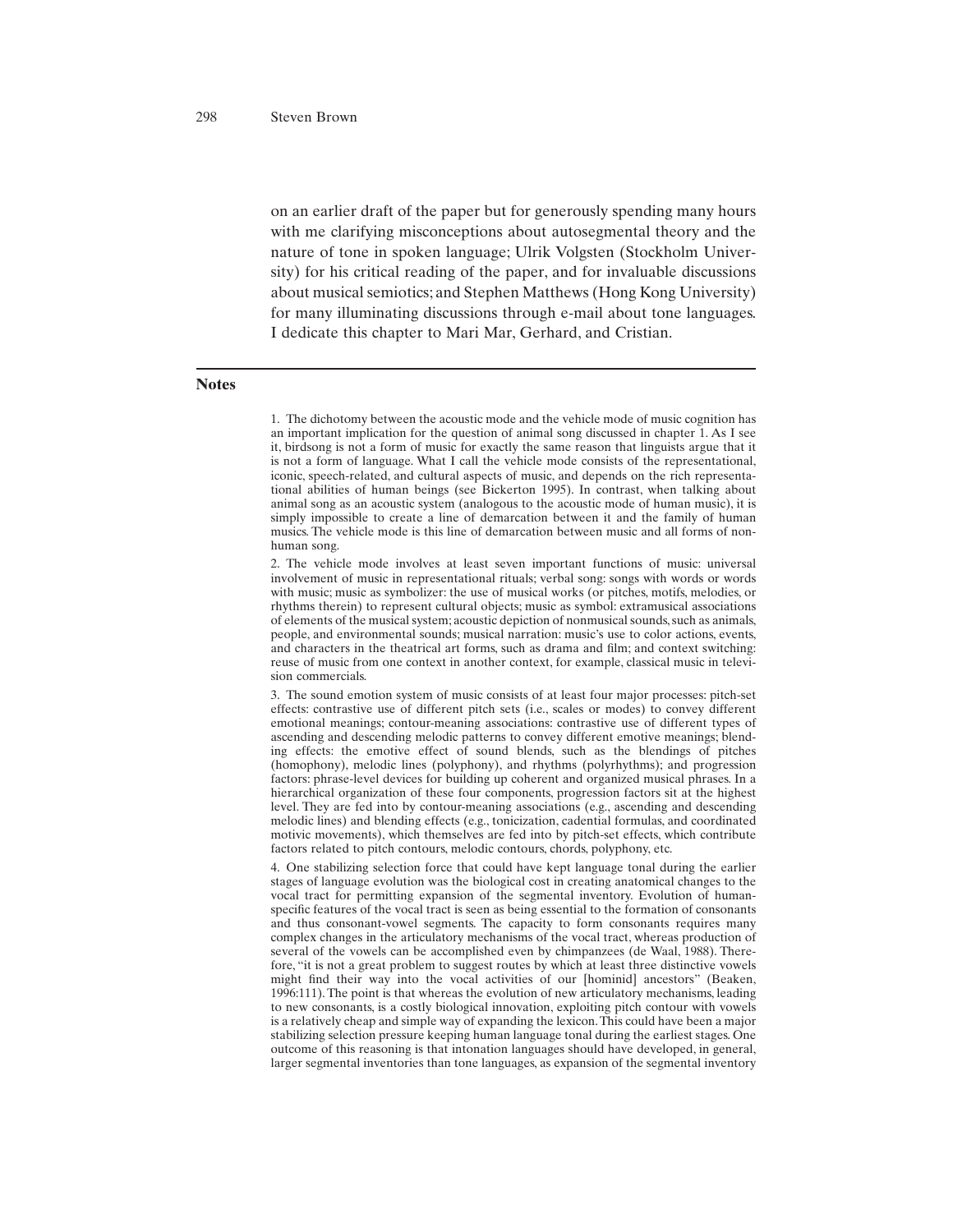is seen as the key step in reducing the necessity of lexical tone in spoken language. I am indebted to Dr. Stephen Matthews for pointing out to me this putative trade-off between lexical tone and segmental inventory size within languages.As this hypothesis demands the existence of lesser rather than greater sophistication of the vocal tract for speech to occur (fewer rather than more segments), it tends to support theories that call for the early emergence of speech in hominids (see Frayer and Nicolay, this volume).

#### **References**

Aiello, R. (1994). Music and language: Parallels and contrasts. In R. Aiello and J. Sloboda (Eds.) *Music Perceptions* (pp. 40–63). Oxford: Oxford University Press.

Beaken, M. (1996). *The Making of Language*. Edinburgh: Edinburgh University Press.

Bernstein, L. (1976). *The Unanswered Question: Six Talks at Harvard*. Cambridge: Harvard University Press.

Bickerton, D. (1995). *Language and Human Behavior*. Seattle: University of Washington Press.

Borchgrevink, H. M. (1991). Prosody, musical rhythm, tone pitch, and response initiation during amytal hemisphere anaesthesia. In J. Sundberg, L. Nord, and R. Carlson (Eds.) *Music, Language, Speech and Brain* (pp. 327–343). Houndmills, UK: Macmillan Press.

Boyd, R. and Richerson, P. J. (1990). Group selection among alternative evolutionarily stable strategies. *Journal of Theoretical Biology* 145:331–342.

Brown, S. (in press). Evolutionary models of music: From sexual selection to group selection. In F. Tonneau and N. S. Thompson (Eds.) *Perspectives in Ethology*, XIII. New York: Plenum.

Clarke, E. F. (1989). Issues in language and music. *Contemporary Music Review* 4:9–22. Clynes, M. (1977). *Sentics: The Touch of Emotion*. London: Souvenir Press.

Cruttenden, A. (1997). *Intonation*, 2nd ed. Cambridge, UK: Cambridge University Press.

Feld S. and Fox, A. A. (1994). Music and language. *Annual Review of Anthropology* 23:25–53.

Fromkin, V. (Ed.) (1978). *Tone: A Linguistic Survey*. New York: Academic Press.

Goldsmith, J. A. (1976). *Autosegmental Phonology*. Bloomington: Indiana University Linguistics Club.

Goldsmith, J. A. (1990). *Autosegmental & Metrical Phonology*. Oxford: Blackwell.

Goldsmith, J. A. (Ed.) (1995). *The Handbook of Phonological Theory*. Cambridge: Blackwell.

Hood, M. (1971). *The Ethnomusicologist*. New York: McGraw-Hill.

House, D. (1990). *Tonal Perception in Speech*. Lund, Sweden: Lund University Press.

Ladd, D. R. (1996). *Intonational Phonology*. Cambridge, UK: Cambridge University Press.

Ladd, D. R. and Terken, J. (1995). Modeling intra- and inter-speaker pitch range variation. *International Congress of Phonetic Sciences 13* (Stockholm) 2:386–389.

Lerdahl, F. (1988). Cognitive constraints on compositional analysis. In J. Sloboda (Ed.) *Generative Processes in Music: The Psychology of Performance, Improvisation, and Composition* (pp. 231–259). Oxford: Oxford University Press.

Lerdahl, F. and Jackendoff, R. (1983). *A Generative Theory of Tonal Music.* Cambridge: MIT Press.

Lewin, R. (1993). *Human Evolution: An Illustrated Introduction*, 3rd ed. Boston: Blackwell. Liberman, M. and Pierrehumbert, J. (1984). Intonational invariance under changes in pitch range and length. In M. Aronoff and R. Oerhle (Eds.) *Language Sound Structure* (pp. 157–233). Cambridge: MIT Press.

Lomax, A. (1968). *Folk Song Style and Culture*. New Brunswick, NJ: Transaction Books.